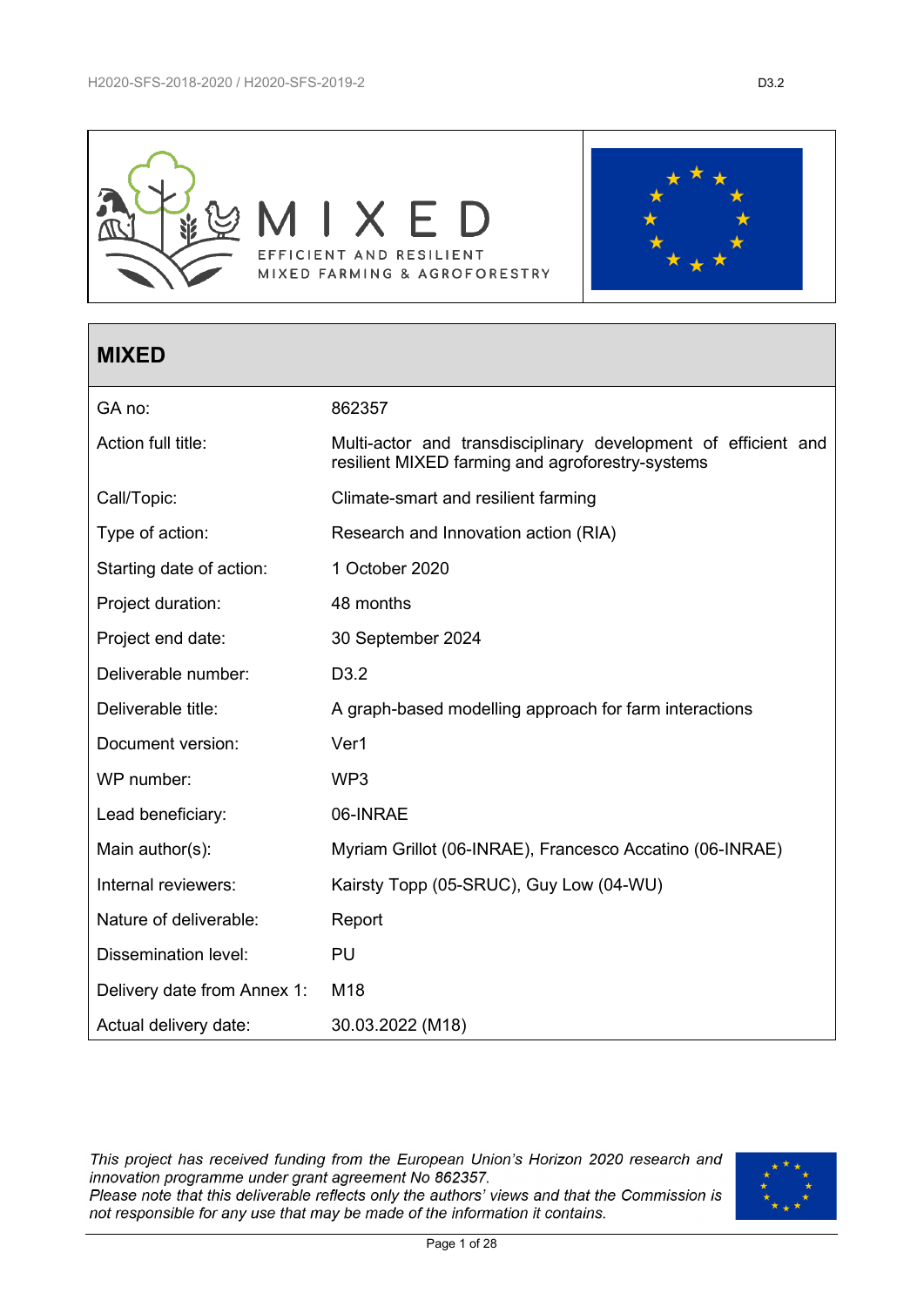# **Executive summary**

In the MIXED project, we hypothesised that mixed farming and agroforestry systems (MiFAS) have higher resilience and climate adaptation potential than non-mixed systems. It is hypothesised that they have a more integrated coupling of nutrients and carbon cycles, deliver more diversified ecosystems service and a better utilization of resources. The project tackles mixed systems at different levels, including farm, landscape, value chain, country and Europe. This document is a deliverable for task 3.2 where the target level is landscape level.

In order to test the hypothesis of an improved resilience in mixed landscape, we aim, in task 3.2, to characterize mixed landscapes in Europe and assess effects of "mixedness" on resilience to climate change impacts, efficiency (e.g., reduction of environmental impacts) and ecosystem service delivery at the landscape level. More precisely, we aim to provide an in-depth analysis of farm interactions in selected landscape networks.

This deliverable aims to describe how we characterize these farm interactions within mixed landscapes, through an **agent-based model**. The purpose here, is to describe the model. Indeed, a MiFAS at the landscape level can be represented as a set of farms that produce agricultural product and ecosystem services and interact among themselves in a given landscape. In this representation, each farm is conceived as a stand-alone object within a landscape, in an agent-based model. Interactions among farms can be represented by fluxes of manure or feed, or even information.

Model simulations can compute farm network through farm interactions. Individual representation of each farm makes it possible to explore the role of each farm in the landscape (e.g., some farms might be more important than others as they constitute key nodes in the landscape for manure and feed). It will also compute biomass flows that will be used to compute simplified nutrient balances within each farm according to their configurations and the fluxes.

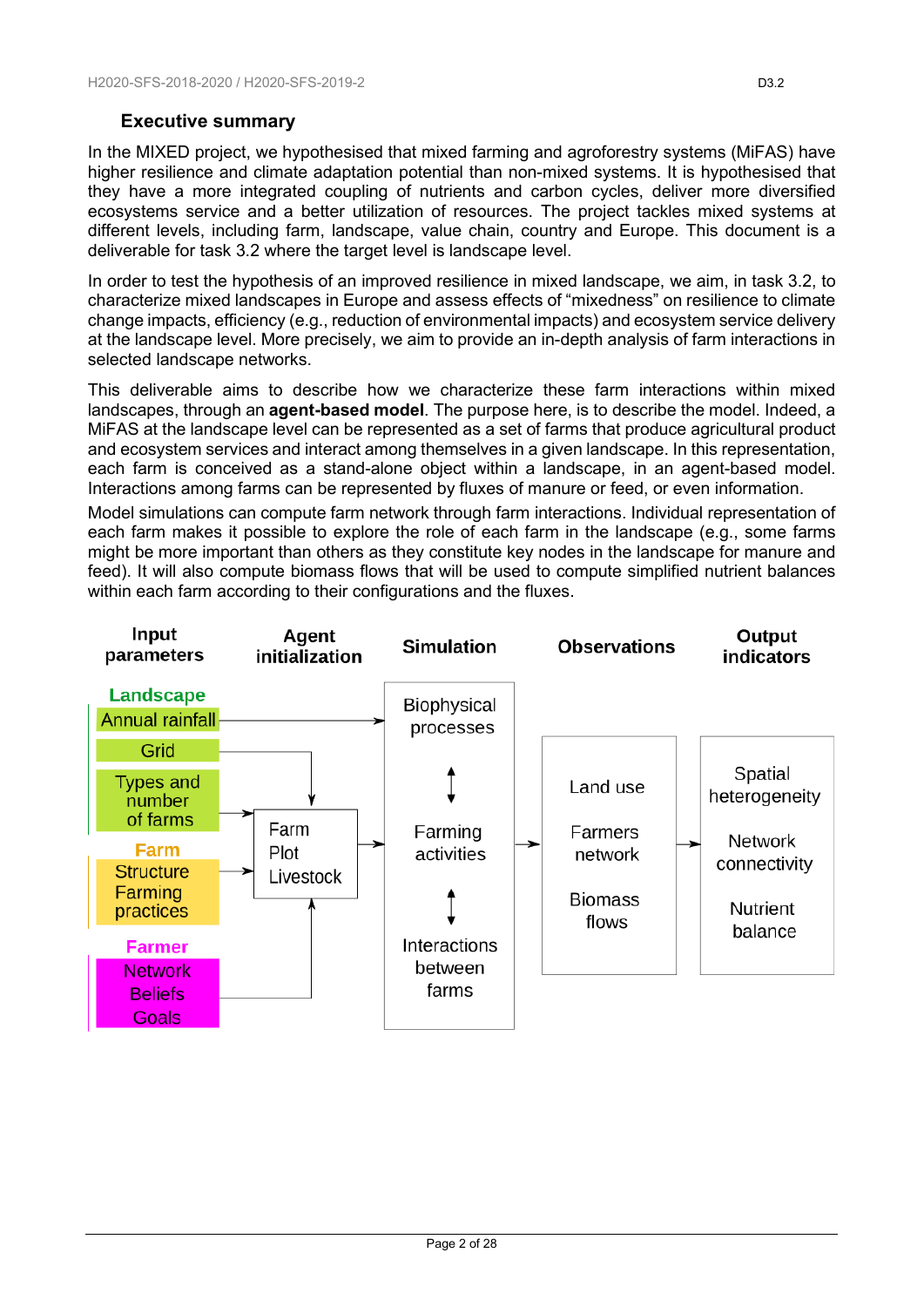#### **Abbreviations**

| Abbreviation    | <b>Definition</b>                                                             |
|-----------------|-------------------------------------------------------------------------------|
| <b>ABM</b>      | agent-based model                                                             |
| <b>FM</b>       | fresh matter                                                                  |
| dml             | dimensionless                                                                 |
| LU              | livestock unit (Eurostat, 2020)                                               |
| <b>MiFAS</b>    | mixed farming and agroforestry systems (here particularly at landscape level) |
| <b>NUTS</b>     | Nomenclature of Territorial Units of Statistics                               |
| <b>ODD</b>      | Overview / Design concepts / Details (Grimm et al., 2020)                     |
| <b>UML</b>      | Unified Modeling Language                                                     |
| WP <sub>3</sub> | Work package n°3 of the MIXED project                                         |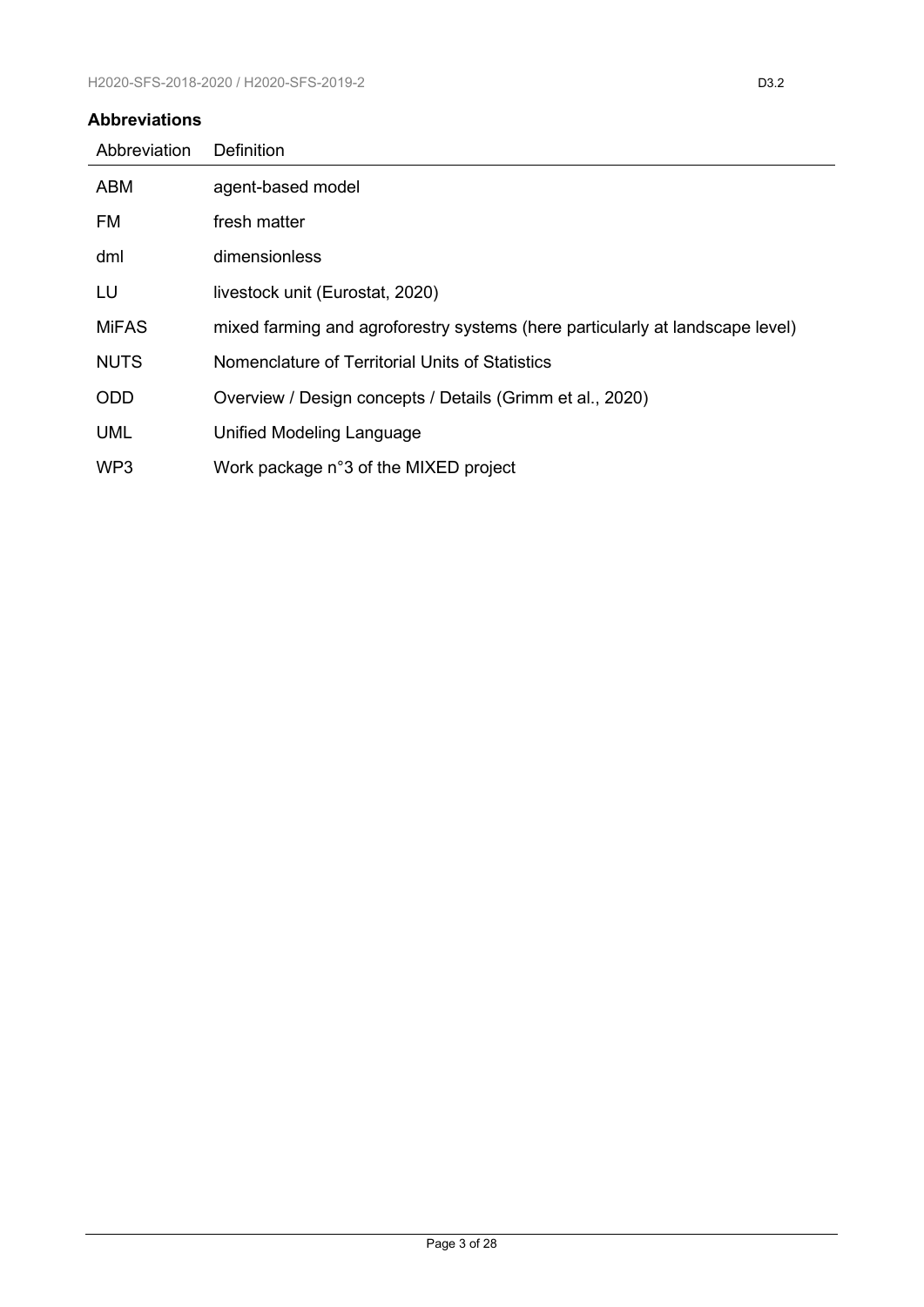#### **Contents**

| 1              |       |  |  |
|----------------|-------|--|--|
| $\overline{2}$ |       |  |  |
|                | 2.1   |  |  |
|                | 2.2   |  |  |
|                | 2.3   |  |  |
|                | 2.4   |  |  |
| 3              |       |  |  |
|                | 3.1   |  |  |
|                | 3.1.1 |  |  |
|                | 3.1.2 |  |  |
|                | 3.2   |  |  |
|                | 3.2.1 |  |  |
|                | 3.2.2 |  |  |
|                | 3.2.3 |  |  |
|                | 3.2.4 |  |  |
|                | 3.3   |  |  |
| 4              |       |  |  |
| 5              |       |  |  |
|                | 5.1   |  |  |
|                | 5.2   |  |  |
|                | 5.3   |  |  |
|                | 5.3.1 |  |  |
|                | 5.3.2 |  |  |
|                | 5.3.3 |  |  |
|                | 5.3.4 |  |  |
|                | 5.3.5 |  |  |
| 6              |       |  |  |
| $\overline{7}$ |       |  |  |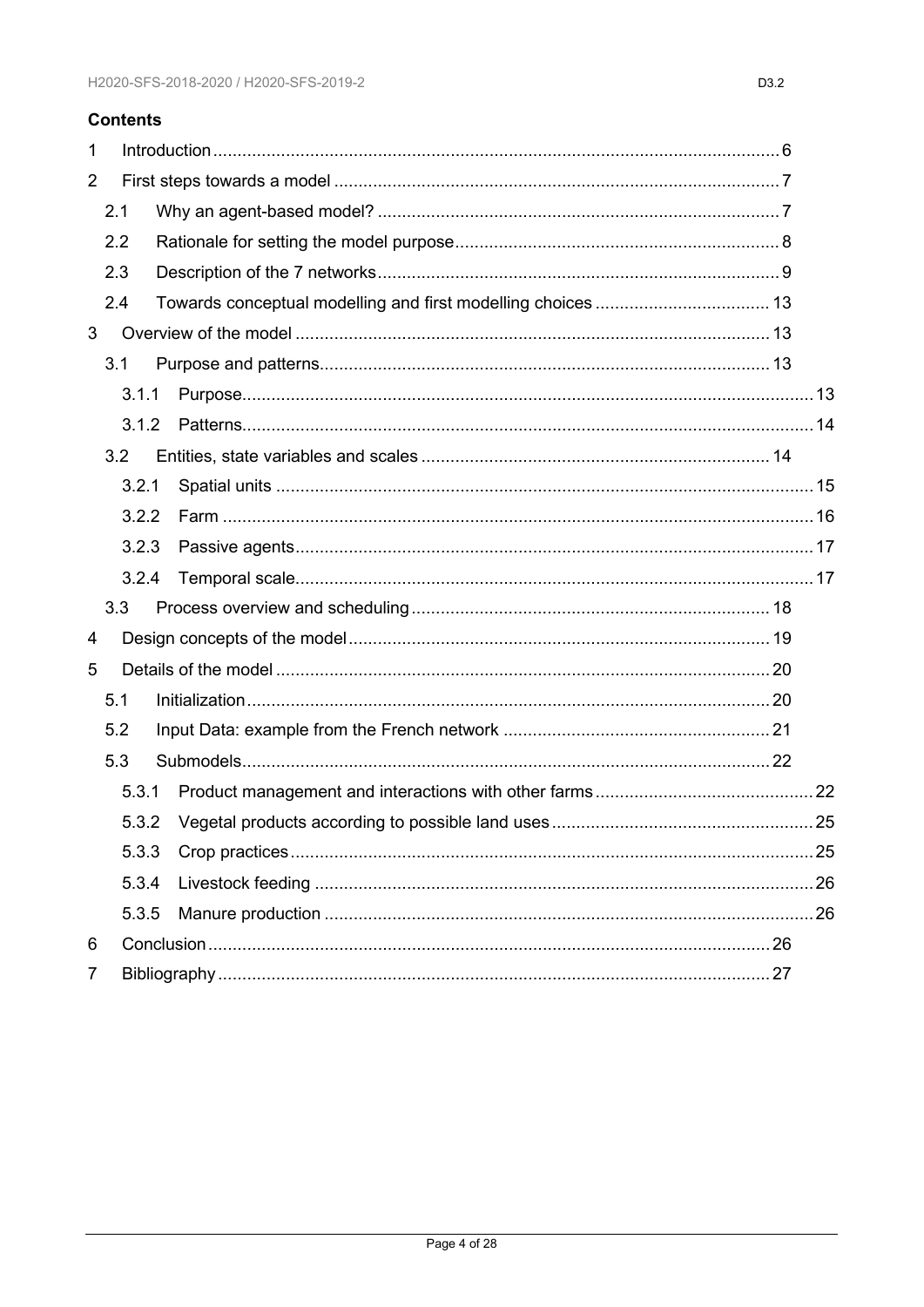# **List of figures**

| Figure 1: Class diagram: entities of the model with relations among them and attributes 14 |  |
|--------------------------------------------------------------------------------------------|--|
|                                                                                            |  |
|                                                                                            |  |
| Figure 4: Example of landscape and farming areas for the French network (Ariège)           |  |
|                                                                                            |  |
|                                                                                            |  |

### **List of tables**

| Table 4: Parameters and variables for farming area entity. Dml = dimensionless 15  |  |
|------------------------------------------------------------------------------------|--|
|                                                                                    |  |
|                                                                                    |  |
|                                                                                    |  |
|                                                                                    |  |
|                                                                                    |  |
|                                                                                    |  |
|                                                                                    |  |
| Table 12: Feeding system for livestock herd: application with the French network26 |  |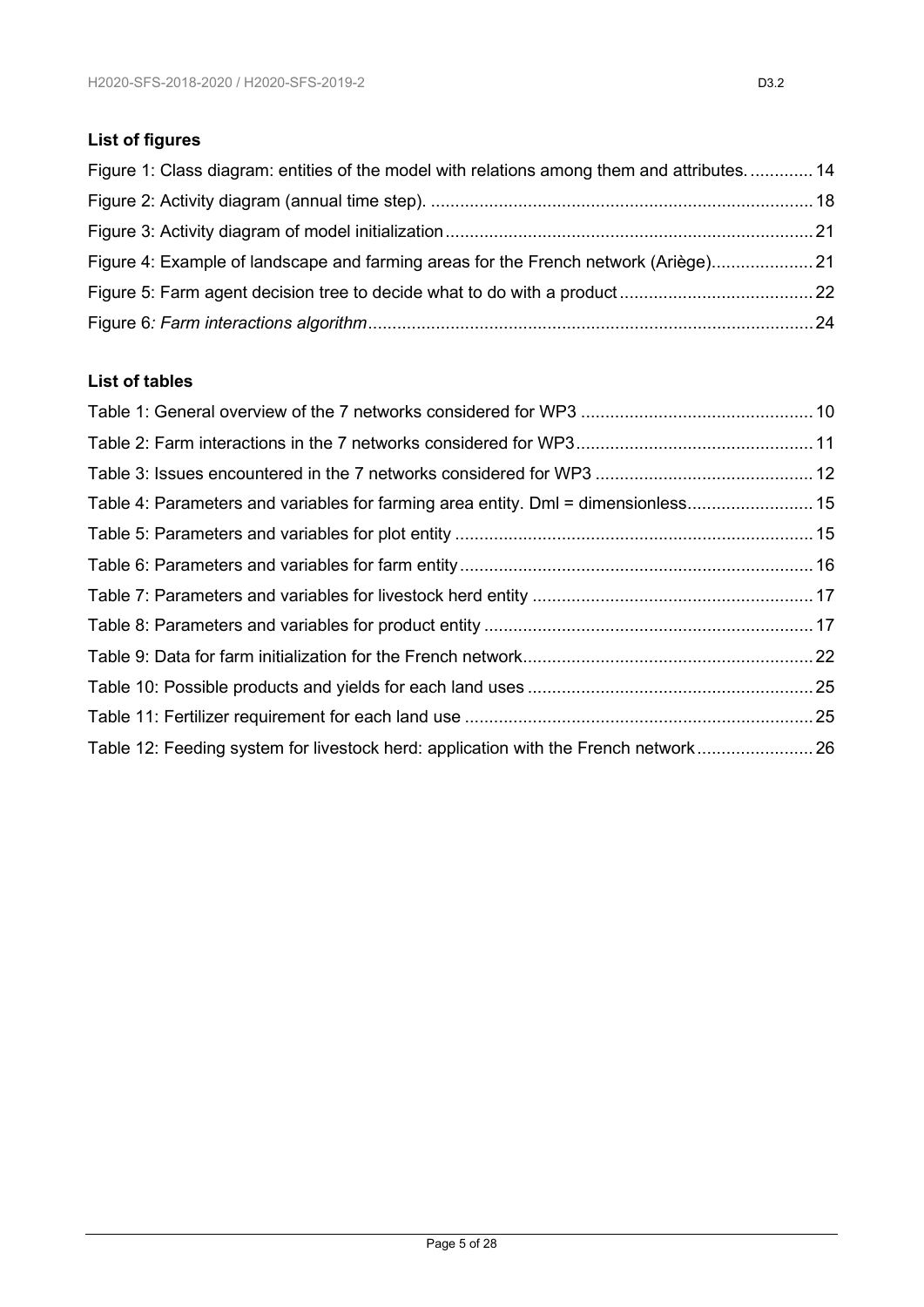# <span id="page-5-0"></span>**1 Introduction**

The importance of promoting the sustainability, efficiency, and resilience of agricultural systems is increasingly recognized at different levels: from the farm, to landscape, to the whole of Europe. In the MIXED project, we hypothesised that **mixed farming and agroforestry systems** (MiFAS) have higher resilience and climate adaptation potential than non-mixed systems. This hypothesis follows some scientific literature that highlights the benefits brought by MiFAS including a more integrated coupling of nutrients and carbon cycles, the delivery of more diversified ecosystems service and a better utilization of resources [\(Kronberg et Ryschawy, 2019;](#page-26-3) [Martin et al., 2016\)](#page-27-0).

The "mixedness" of agricultural systems is addressed at different levels in the MIXED project. Accatino et al. [\(2021\)](#page-26-4) provide definitions for the different levels of MiFAS used within the project: *farm*, *landscape*, *value chain*, *country*, and *Europe*. As a common factor for all these levels, the definition of "mixedness" implies two conditions: a **diversity of elements** (activities, actors, functions) and an **integration among them**, having the final aim of promoting circularity and synergies. For example, crops can provide feed to livestock, which, in turn provides manure that decreases the need for synthetic fertilisation [\(Pinsard et al., 2021\)](#page-27-1).

Work Package 3 (WP3) is devoted to the **landscape level**. This level is one of the most difficult when it comes to setting boundaries. Following Accatino et al. [\(2021\)](#page-26-4), a landscape can be conceived in two ways. Firstly, it can be considered as a "farming system" consisting of a network of farms and other actors that interact formally or informally within a specific agro-ecological context [\(Giller, 2013\)](#page-26-5). Secondly, it can be considered as a set of land covers and land uses comprising a certain area; such an area can be defined as the area occupied by a farming system, or as an area delineated by administrative boundaries such as NUTS2 or NUTS3. These two ways of conceiving a landscape lead to different ways of investigating the "mixedness" of a landscape.

In the first case, landscape "mixedness" is created by actors that interact in a given territorial context, for example by exchanging excess feed or manure. In the context of the MIXED project, we call this a *bottom-up* approach, as it starts by considering the interaction among individuals and shows emerging collective patterns at the territorial level. Indeed, the interactions among farms, with exchanges in manure and feed is what can potentially make a landscape "mixed" even though it is composed by specialized farms.

In the second case, landscape "mixedness" is created by the diversity of land covers and land uses, as well as the diversity of farm typologies in a given area. We call this a *top-down* approach, as it starts by considering large scale information and synthesizes it into landscape-level metrics. The tasks of WP3 are distributed in the following way: T3.2 concerns the bottom-up approach, T3.3 concerns the top-down approach, and T3.4 expands upon T3.2 and draws some conclusions and lessons learnt from comparing the bottom-up and top-down approaches.

This deliverable is issued from T3.2 where we aimed to characterize mixed landscapes in Europe and assess effects of "mixedness" on resilience to climate change impacts, efficiency (e.g. reduction of environmental impacts) and ecosystem service delivery at the landscape level. Following Accatino et al. [\(2021\)](#page-26-4), resilience at the landscape level is given by elements such as the diversity of farm types, feed self-sufficiency at the landscape level and connectivity among actors in the landscape. The influence of these elements on resilience can be tested by means of an agent-based model. Indeed, with an agent-based model it is possible to simulate scenarios; for example, how resilient a system is based on different degrees of connectivity among farmers. The agent-based model was developed in T3.2 with the longer-term purpose of applying it to real farming networks in T3.4. The MIXED project involves networks in different EU countries as case studies, of which 7 are potentially applicable to WP3. Familiarising with the networks and farming dynamics (e.g. agricultural production, farm interactions) is fundamental for making modelling choices and for understanding which of these networks can be studied using the agent-based modelling approach.

The purpose of this deliverable is to provide a preliminary description of the networks involved in WP3 and of the agent-based model formulated for T3.2. The model description is intended as a first version of the model that will be further developed in the next steps of the modelling exercise. An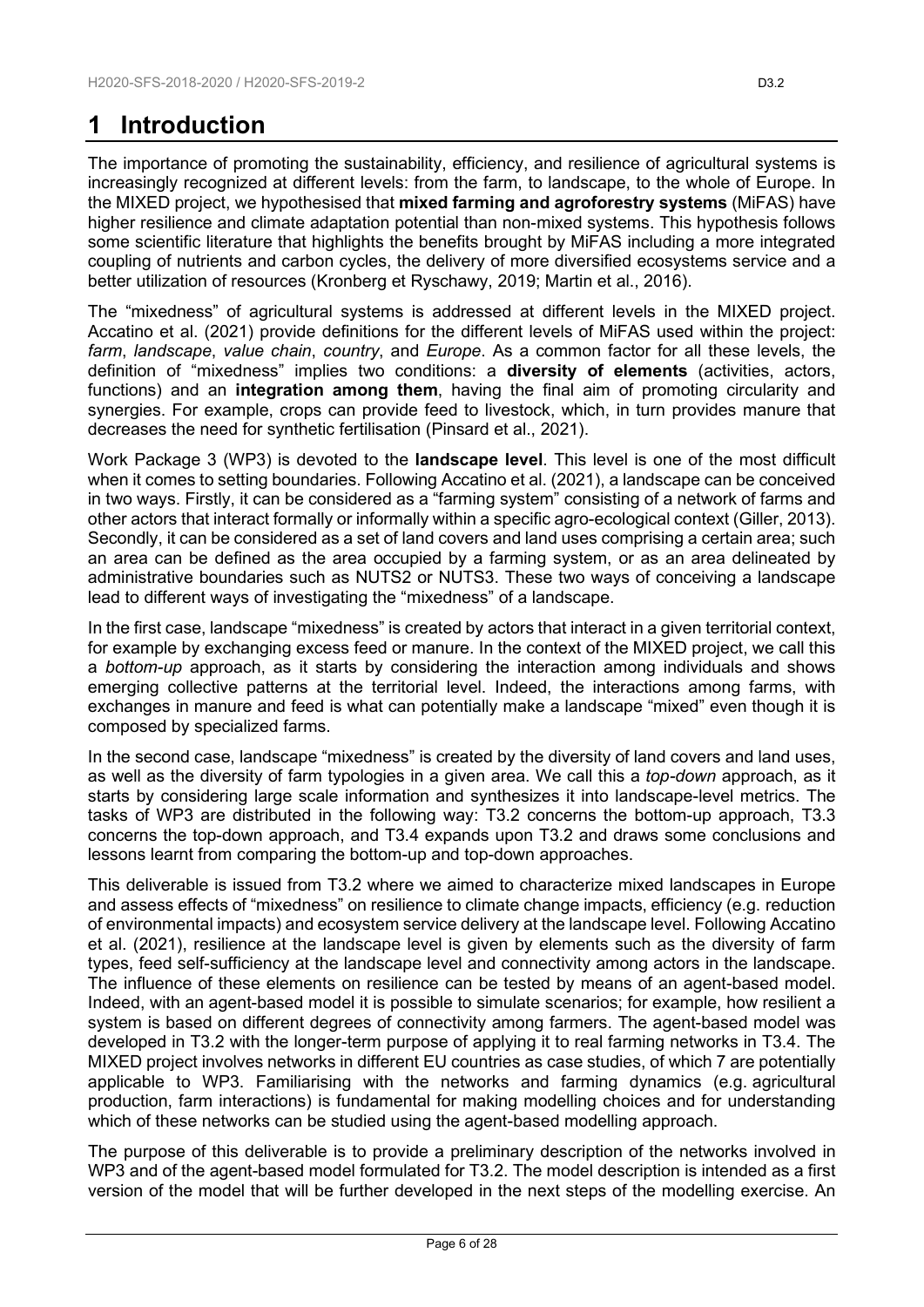increased knowledge of the networks is important for understanding the basic processes involved and to better fine-tune the model in the next steps.

In this deliverable, we first present why we chose an agent-based model and how the purpose of the model was defined. In this first section, we describe the 7 networks that serve as case studies, according to explanatory interviews with network coordinators, and how we then translate them to a conceptual model. We subsequently describe the model according to the ODD protocol defined by Grimm et al. [\(2020\)](#page-26-1). The acronym ODD stands for: Overview, Design concepts and Details. As mentioned by Grimm et al. [\(2020\)](#page-26-1), "Each of these categories serves a different purpose: giving an overview, explaining how design concepts important for ABMs were used, and explaining all the details of the 'machinery' of the model."

# <span id="page-6-0"></span>**2 First steps towards a model**

# <span id="page-6-1"></span>**2.1 Why an agent-based model?**

Following the *bottom-up* approach, MiFAS at the landscape level can be represented as a set of farms that produce agricultural products and ecosystem services and interact among themselves in a given landscape. **Interactions among farms** can be represented by fluxes of manure or feed, or even information, that are exchanged among farms. Crop-livestock integration at landscape level is typical of such interactions, where crop specialists interact with livestock specialists.

Interactions among farms require coordination. In their review, Martin et al. [\(2016\)](#page-27-0) showed how various levels of coordination lead to different forms of integration between farms; the more farms coordinate, the more there is integration between farms towards greater synergy. They showed that integration depends on 3 types of coordination between farms: spatial, temporal and organizational. **Spatial** coordination refers to the possibility that farmers might coordinate themselves in order to share a common spatial resource. **Temporal** coordination implies that scheduling might be taken into account in order to coordinate farm interactions. **Organizational** coordination implies that farmers might organize logistics, or perform strategic planning, for instance regarding crop rotations in order to coordinate with other farms.

In addition to the various forms of coordination among farmers at landscape level, Asai et al. [\(2018\)](#page-26-6) highlighted that other factors are also important in assessing how farmers interact. These included a variety of **operational costs** restricting the implementation of crop-livestock integration of farms. Strong barriers were related to the availability of on-farm storage capacity and transportation, geographic distance and legal aspects related to contracts and billing. They also showed that establishing trust and shared goals, and the complexity of governance were also impacting factors. From that result, we assume that **social networks** and social factors are key to more or less interactions among farms. In addition, as highlighted by Bouttes et al. [\(2019\)](#page-26-7), farmers do not only focus on financial aspects and/or optimized productivity. Each farmer has his **own objectives** depending not only on farm structure but also, on individual values. Following economic theories, we also embrace the assumption that farmers face **bounded rationality**, i.e. they do not always make optimal decisions as they have a limited perception of their environment.

Agent-based models (ABM) haven been widely used for studies on farming systems integrating a diversity of farming systems and behaviours [\(Appel et Balmann, 2019;](#page-26-8) [Catarino et al., 2021;](#page-26-9) [Huber](#page-26-10)  [et al., 2018\)](#page-26-10). ABMs are suited for the representation of our *bottom-up* approach, for the following reasons. ABMs can represent different sets of behavioural rules, from complex to random and with more or less coordination among themselves. In our case it is important to test different criteria of choices implemented by the farmers (e.g. how much to exchange, with whom to exchange). ABMs make it possible to represent the heterogeneity of individuals; in our approach it is fundamental to represent diverse farmers (for example crop farmers, livestock farmers, and mixed farmers) with different behavioural criteria, limited perceptions and knowledge of the surrounding environment.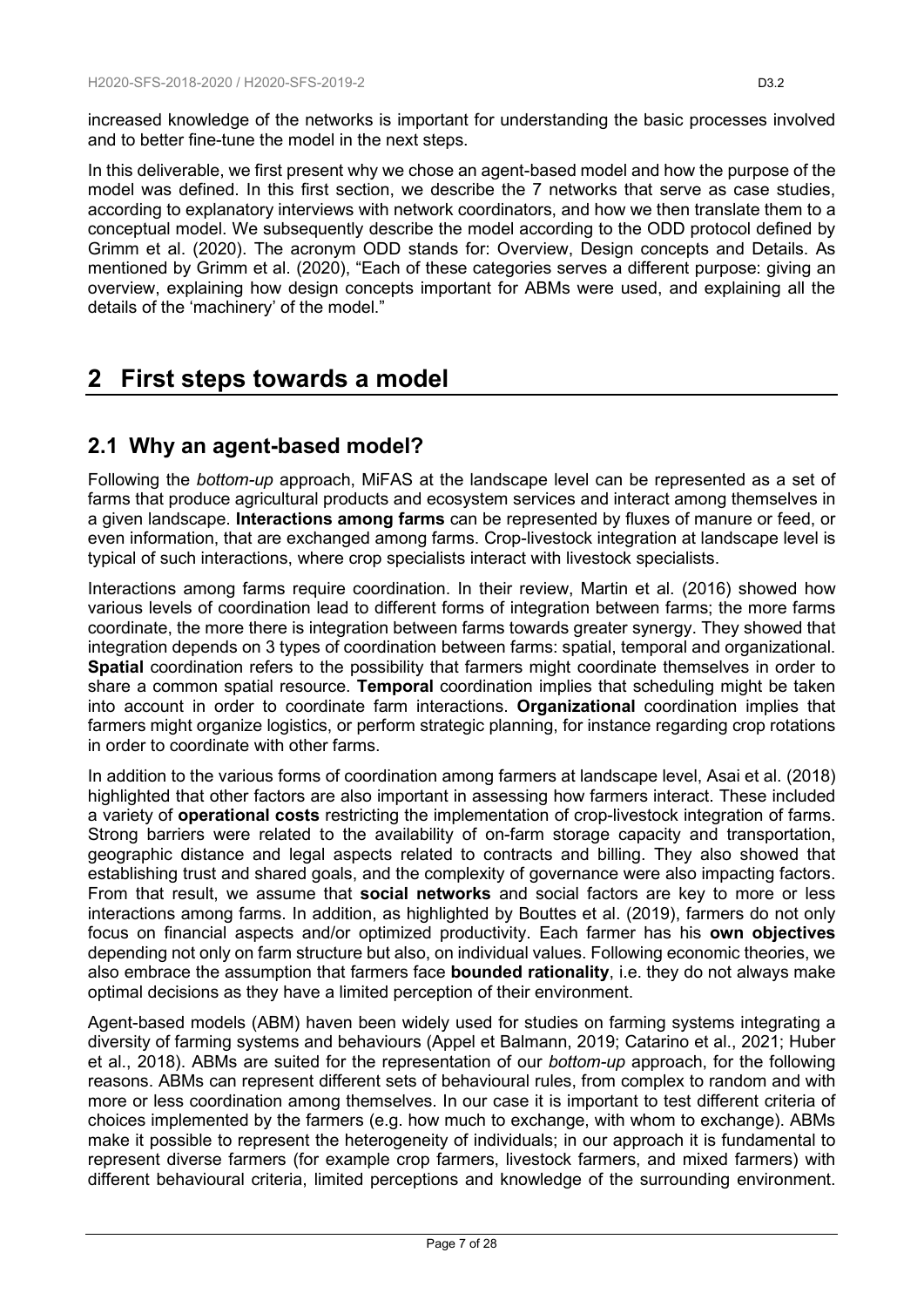ABMs can take into consideration individuals' interactions with their environment; in our case, it would allow us to take into account the operational costs identified by Asai et al. [\(2018\)](#page-26-6), but also take into account the social networks in which they evolve.

# <span id="page-7-0"></span>**2.2 Rationale for setting the model purpose**

The philosophy here, as suggested by Edmonds et al. [\(2019\)](#page-26-11), is to build a model with a specific purpose in mind, and not to build a model for the sake of modelling. In order to define the modelling purpose, we needed to know more about the general context of the study, and – more specifically – on the farm networks involved. Within the 14 case study networks identified for the MIXED project, 7 were selected for an in-depth analysis in WP3 (see Table 1): Hagens Moellebaek (Denmark), Scotland (United Kingdom), Bavaria (Germany), Ariège (France), Ținutul (Romania), Veenkoloniën (The Netherlands), Alentejo (Portugal).

Between January and February 2021, T3.2 leaders conducted interviews with the coordinators (within the MIXED project) of each network involved in WP3. Other colleagues having a good knowledge of the network were also invited. The aim of these interviews was to get a global picture of each network (knowledge of the networks, agricultural context, description of the farms at stake, farm interactions). These 7 interviews were semi-structured and lasted between 30 min and 2 hours, depending on the data that was already available and published (the more data published, the shorter the interviews).

These interviews were then analysed in order to describe the structure of the networks (see Table 1, e.g. number of farms, farm produtcs, farm interactions) and draw out motivations of the farmers to interact with each other (see Table 2, e.g. how would the farmers benefit from interactions with other farmers). We then performed an in-depth analysis of the interviews and existing material from the networks to start the abstraction of the networks leading towards the conceptual model (see Table 3).

The objective of the analysis of the insights obtained from the interviews was to highlight what had to be taken into account in the model; that is, defining which are the main issues for these networks regarding farm interactions. That involved finding out the following:

- Do we need the model to be spatially explicit? Are farmers facing issues regarding spatial coordination? Do farmers share common spatial resources (e.g. animal grazing on crop farms)?
- What temporal scale is the best fit? Are farmers facing temporal coordination issues that lead to trade-offs regarding some activities? For instance, is there a need for feeds whilst they are not yet harvested? When spatial resources are shared through grazing animals, is there tight schedule between the end of the period when animals are grazing and the next cropping activity has to take place?
- Do we need to model the organisational coordination of the farmers? In other words, are the interactions between farms organized and coordinated by farmers themselves or by another party? Does the model have to include logistics? Do farmers share common resources (e.g. spatial resources, farm equipment, labour)? Is there anticipated strategic planning between crop and livestock farmers in order to balance supply and demand? What is the impact of social networks?
- Reflecting on resilience, what are the main challenges that would most likely impact these networks? Are we going to focus on resilience towards specific events (e.g. climatic, policies, social, market events)?

On-farm interviews will be conducted in 2022 via task T2.3, and these will be used to fine tune our network descriptions and modelling choices.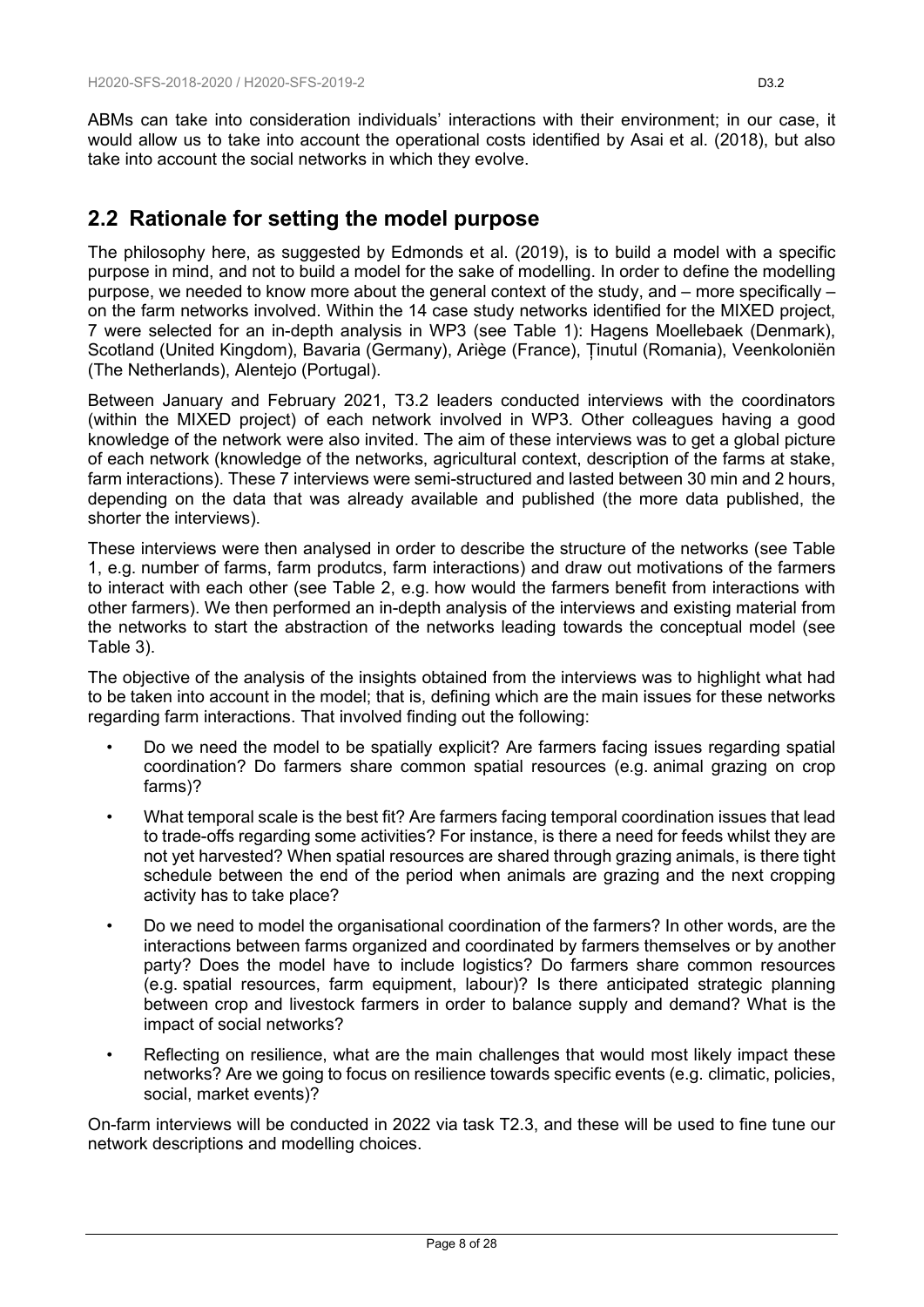# <span id="page-8-0"></span>**2.3 Description of the 7 networks**

Interviews with the network coordinators ascertained that the current extent of knowledge and descriptions of the 7 networks was heterogeneous. In 4 networks, the area of research and farm productions were well-known. They were described from previous projects for Denmark [\(Odgaard et](#page-27-2)  [Vestergaard, 2014\)](#page-27-2), France [\(EIP-AGRI, 2018\)](#page-26-12) and the Netherlands [\(Reidsma et al., 2019,](#page-27-3) see p193). As for the United Kingdom, the network is coordinated by a farm facilitator and advisor. Trials were set in 2020 with livestock from Western Scotland grazing over the winter in Eastern Scotland but were not yet formally described.

In the networks in Germany, Romania and Portugal, detailed information on the farm activities and interactions practices is not currently available. For Germany, the network is coordinated by an association focused on landscape conservation, some of the farmers are well-known (even though not yet formally described), but not all of them. In Romania, this network presents a new area of research. As for Portugal, the area of research was well-known by the researchers but, no data has been collected in previous projects on agronomic practices, or on farm exchanges.

The global overview (see Table 1) showed that 5 networks have explicit farm interactions at landscape level (Denmark, United Kingdom, Germany, France, The Netherlands). Two networks present mixedness and exchanges at farm level, though no interactions between farms at landscape level (Romania and Portugal). Network sizes tend to be under 50 farms, except for the Netherlands where there will, most likely, have to be a more restrictive selection of interacting farms for the simulations.

Regarding agricultural productions, cereals and cash crops such as potatoes are the most represented arable products. Most animal production relates to cattle, particularly beef cattle. Tree production (fruits, nuts) is under-represented.

Regarding interactions among farms (see Table 2), there is a diversity in the types of objects exchanged, such as live animals (cattle), manure, livestock feed, and land. Interaction objectives also covered a wide range, including for example animal feed self-sufficiency and land conservation. Most farm interactions occur without intermediaries, and when they do, it is through a biogas plant (the Netherlands, Germany). No data is yet available on how farms interact with the biogas plants. However, it seems that in the Netherlands there are various systems: similar to a cooperative with many farmers involved, or two-by-two interactions between farmers.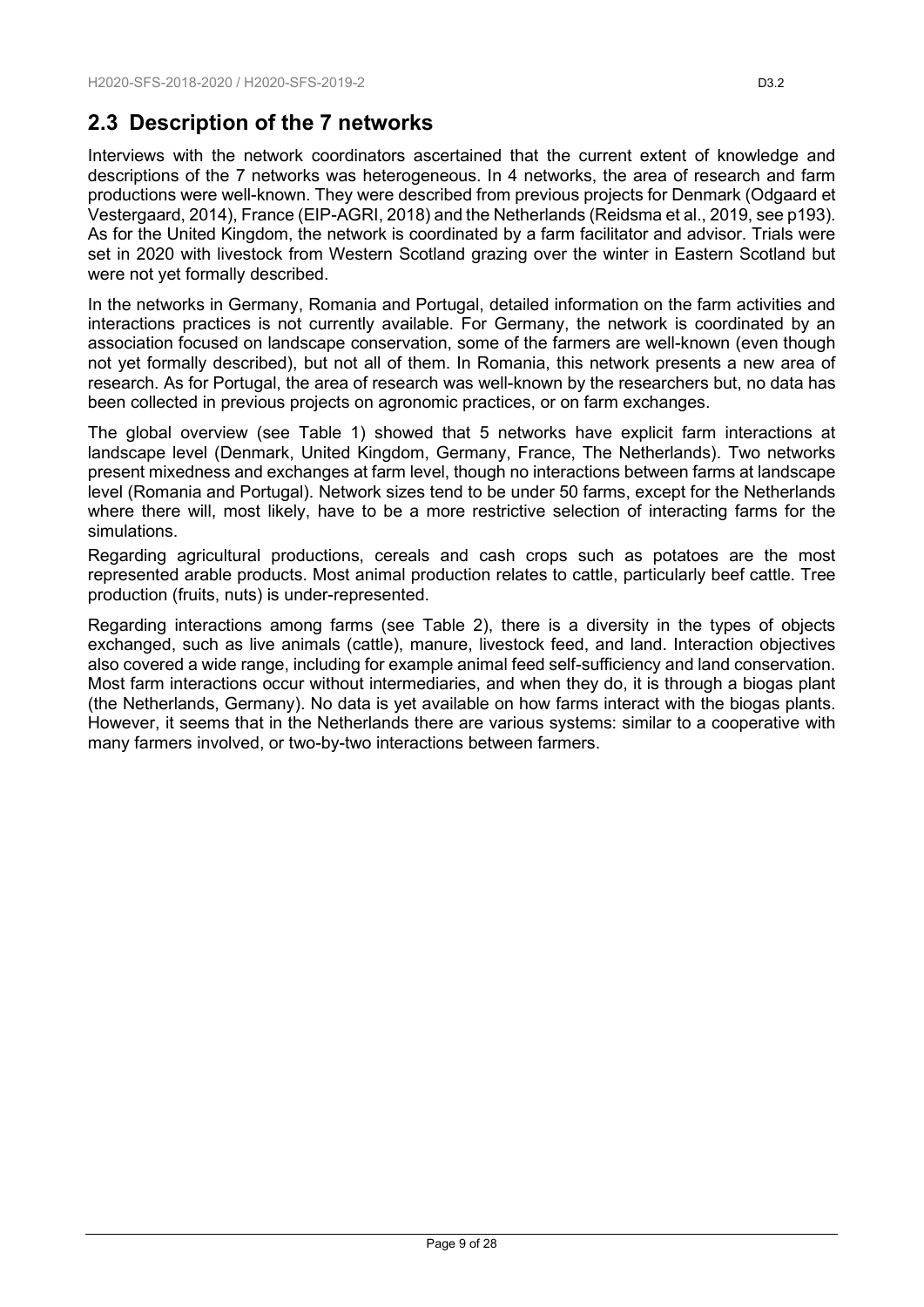<span id="page-9-0"></span>

| <b>Network</b> |                       |                            | Context                                                               | Network structure                                                                                                                    |                                                                                          |                    | Production           |                                                                                              |                                                                                                  |                                                                                                  |
|----------------|-----------------------|----------------------------|-----------------------------------------------------------------------|--------------------------------------------------------------------------------------------------------------------------------------|------------------------------------------------------------------------------------------|--------------------|----------------------|----------------------------------------------------------------------------------------------|--------------------------------------------------------------------------------------------------|--------------------------------------------------------------------------------------------------|
| $n^{\circ}$    | Name                  | Country                    | Area                                                                  | Mixed<br>÷<br>farming<br>characteristics                                                                                             | Level of<br>knowledge<br>by the<br>coordinators<br>$(2021 - 01)$                         | Nb.<br>of<br>farms | Type of<br>exchanges | ÷<br>Arable<br>crops                                                                         | Ruminants                                                                                        | Non<br>ruminants                                                                                 |
| 2              | Hagens<br>Moellebaek  | Denmark<br>(DK)            | Hagens<br>Moellebaek<br>$(2762)$ ha)                                  | Manure/grass<br>protein exchange<br>within a network<br>of livestock and<br>arable farmers                                           | Farms to be<br>defined, area<br>well known from<br>previous<br>research<br>projects      | $*11-30$           | Between<br>farms     | Cereals.<br>cash crops<br>(potatoes,<br>vegetable,<br>seed for<br>grass for<br>public areas) | Dairy cattle                                                                                     | Poultry but<br>mostly pig,<br>produce<br>cereals and<br>rape seeds                               |
| 3              | East-West<br>Scotland | United<br>Kingdom<br>(GB)  | Scotland (2<br>trials:<br>Morayshire<br>and<br>Lothians-<br>Ayrshire) | Grazing<br>cattle/fodder<br>exchange within a<br>network of beef<br>suckler herds and<br>arable farmers<br>(East↔West<br>Scotland)   | Strong<br>relationship with<br>the farmers, two<br>farm trials<br>currently<br>operating | $*1 - 11$          | Between<br>farms     | Barley<br>(malting-<br>whisky),<br>seed<br>potatoes                                          | Beef cattle<br>$(35-40 \text{ cows})$                                                            |                                                                                                  |
| 5              | Bavaria               | Germany<br>(DE)            | In Bavaria<br>(conservation<br>area of 10<br>000 ha)                  | (Re)wetting of<br>arable land,<br>exchange of land<br>between arable<br>and livestock<br>farmers                                     | Uneven<br>knowledge of<br>the farmers                                                    | $*31 - 50$         | Between<br>farms     | Mostly<br>maize and<br>winter wheat                                                          | Beef cattle<br>(self-<br>sufficient) and<br>dairy cattle;<br>number of<br>farms is<br>decreasing |                                                                                                  |
| 10             | Ariège                | France (FR)                | Ariège<br>(NUTS3)                                                     | Crops and<br>manure exchange<br>between farms to<br>produce young<br>cattle meat fed on<br>local produced<br>feed sources            | Farmers known<br>from previous<br>project                                                | $*11-33$           | Between<br>farms     | Cereals,<br>proteaginous<br>crops,<br>mixed crops<br>and cover<br>crops                      | Beef cattle<br>(40-45 heads<br>of Limousine),<br>sometimes<br>associated to<br>ovine             | Farms could<br>include<br>monogastrics<br>work unit<br>associated to<br>cattle<br>(pork/poultry) |
| 11             | Tinutul               | Romania<br>(RO)            | Near<br>Bucarest<br>(high hills<br>and<br>moutains)                   | Integrated<br>livestock, natural<br>pastures and<br>trees supporting<br>agro tourism                                                 | Farms to be<br>defined, new<br>area of<br>investigation                                  | $*31 - 50$         | Within farms         |                                                                                              | Dairy cattle<br>(10-15 heads)<br>and sheep<br>(100 heads)                                        | $\gamma$                                                                                         |
| 12             | Veenkoloniën          | The<br>Netherlands<br>(NL) | Veenkoloniën<br>(cross<br>NUTS3<br>regions)                           | Land and manure<br>exchange within a<br>network of arable<br>(peat, sandy land)<br>and livestock<br>farmers                          | Farms to be<br>defined, area<br>well known from<br>previous<br>research<br>projects      | $*$ >1000          | Between<br>farms     | Mostly<br>starsh<br>potatoes                                                                 | Dairy cattle                                                                                     |                                                                                                  |
| 14             | Alentejo              | Portugal<br>(PT)           | Montado of<br>Alentejo<br>region (20<br>000ha)                        | Integrated<br>production of<br>pasture, cork and<br>high value meat<br>products based<br>on local pig.<br>cattle and sheep<br>hroode | Farms to be<br>defined, no<br>previous work<br>on farm<br>exchanges                      | 16                 | Within farms         |                                                                                              | Beef cattle<br>(extensive),<br>also sheep                                                        | Pigs                                                                                             |

### Table 1: General overview of the 7 networks considered for WP3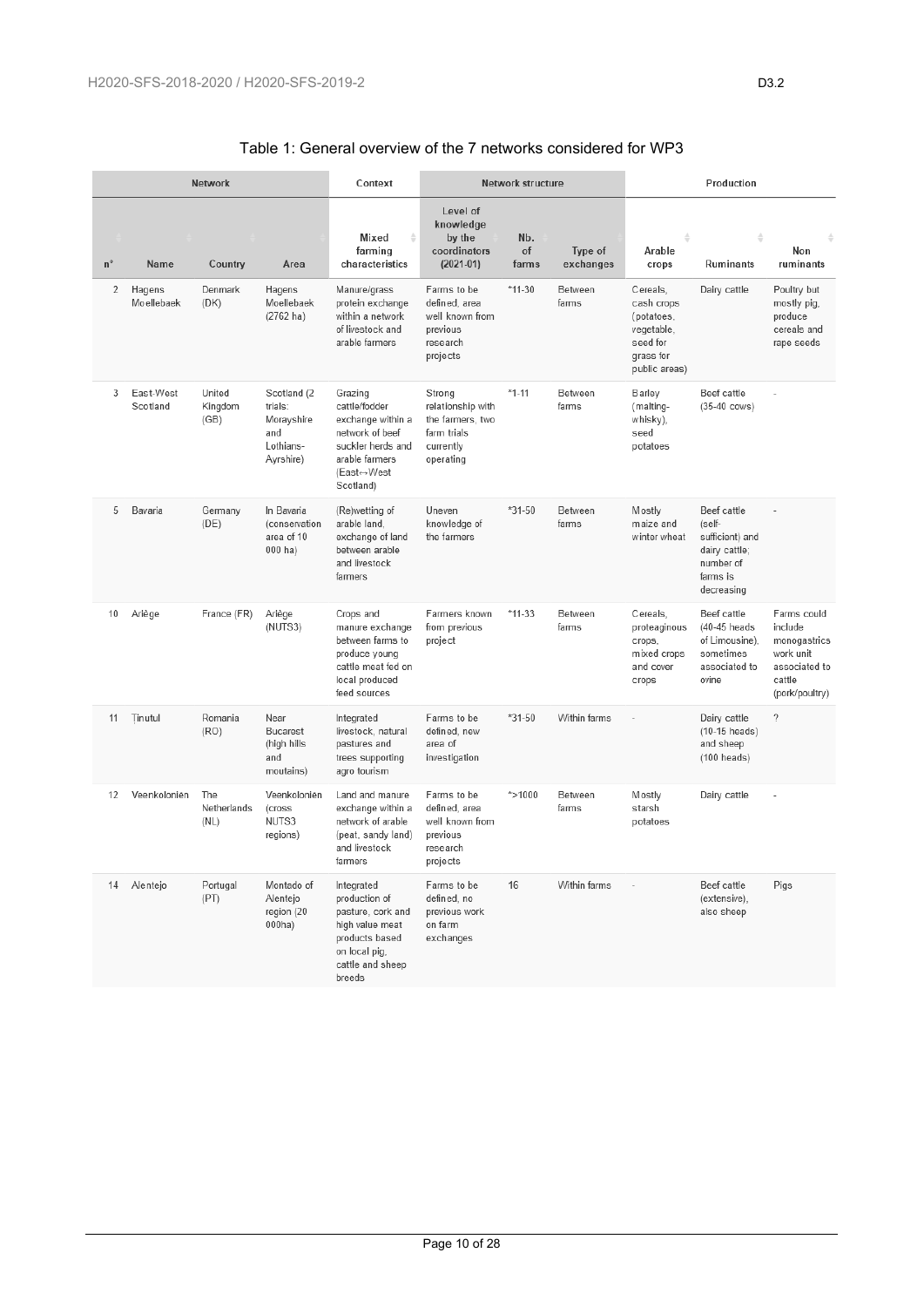<span id="page-10-0"></span>

| Case        |                       | Exchange                                                                                    | Interest for exchange                                                        | Other actors                                                                                                                                                                                               |                                                            |                                                                                                                                                                                       |
|-------------|-----------------------|---------------------------------------------------------------------------------------------|------------------------------------------------------------------------------|------------------------------------------------------------------------------------------------------------------------------------------------------------------------------------------------------------|------------------------------------------------------------|---------------------------------------------------------------------------------------------------------------------------------------------------------------------------------------|
| $N^{\circ}$ | Name                  | Matter<br>exchanged<br>within the<br>network                                                | Arable<br>farmers                                                            | <b>Ruminants</b><br>farmers                                                                                                                                                                                | <b>Non</b><br>ruminants<br>farmers                         | Intermediary<br>for<br>exchanges                                                                                                                                                      |
| 2           | Hagens<br>Moellebaek  | Manure, feed,<br>land                                                                       | Manure                                                                       | Self<br>sufficiency,<br>too little land<br>to produce<br>roughage                                                                                                                                          | Livestock<br>manure, and<br>in some<br>case<br>feed/fodder | Can be biogas<br>plant (approx. 5<br>year contract vs<br>less with farmer<br>to farmer)                                                                                               |
| 3           | East-West<br>Scotland | Cattle going to<br>crop farm (thus<br>dung/urine and<br>forage)                             | Manure; loss of<br>fertility and<br>organic matter                           | The crop<br>farmers<br>produces the<br>forage for<br>winter, cows<br>are in the<br>other area<br>during winter:<br>no more need<br>to keep the<br>cows in barn<br>(expensive:<br>forage and<br>labor cost) |                                                            | None: 2x2 with<br>a contract                                                                                                                                                          |
| 5           | Bavaria               | Change from<br>intensive to<br>extensive<br>greenland<br>landuse                            | Funding<br>incentives to<br>convert land to<br>grassland on<br>organic soils | Fodder,<br>funding and<br>money<br>incentives to<br>convert land<br>to grassland                                                                                                                           |                                                            | Biogas plant<br>(corn and<br>wetland fodder)                                                                                                                                          |
| 10          | Ariège                | Cereals,<br>proteaginous<br>crops, mixed<br>crops and<br>grass<br>(hayed/grazed),<br>manure | Diversifying crop<br>rotations/organic<br>manure                             | Self-<br>sufficiency for<br>livestock<br>feeding                                                                                                                                                           | Self-<br>sufficiency<br>for livestock<br>feeding           | 2 by 2 exists for<br>now, but<br>cooperatives<br>(large or local<br>with neighbors)<br>could be<br>involved for grain<br>logistics, and for<br>manure a<br>platform is<br>under study |
| 11          | Tinutul               | Corn                                                                                        |                                                                              | Exchange<br>fruits for corn;<br>hay can be<br>produced in<br>the orchards                                                                                                                                  | ?                                                          | Informal local<br>markets;<br>manure platform<br>(EU legislation)                                                                                                                     |
| 12          | Veenkoloniën          | Land                                                                                        | Improve crop<br>rotation                                                     | Maybe for<br>forage during<br>drought?                                                                                                                                                                     |                                                            |                                                                                                                                                                                       |
| 14          | Alentejo              |                                                                                             |                                                                              | Self<br>sufficiency<br>(livestock<br>feeding)                                                                                                                                                              | None (fed<br>with acorns)                                  |                                                                                                                                                                                       |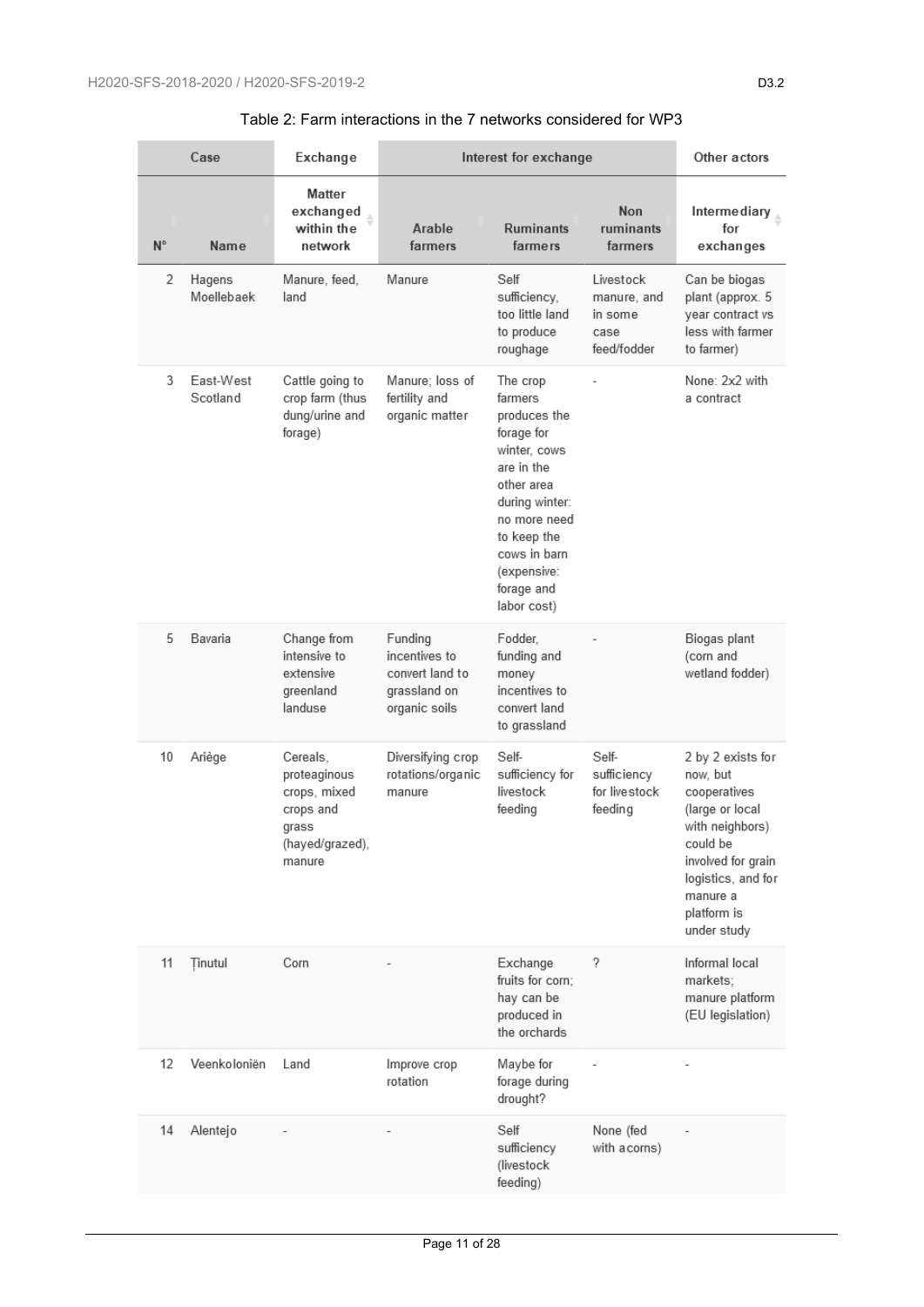Regarding coordination among farms, according to the 3 types of coordination in Martin et al. [\(2016\)](#page-27-0), the most frequent coordination issues are related to spatial and organizational coordination (see Table 3).

Spatial coordination is essential when land and livestock are the main object of interaction among farms (Denmark, Germany, The Netherlands for land and United Kingdom for livestock) to organize work and to avoid landscape fragmentation. More generally, taking into account the spatial system is important due to operational costs and distance limitations for transport (e.g. farmers will not transport manure more than 25 km as it is financially non viable).

Temporal coordination is least essential for these networks, as most of the time these exchanges can be roughly planned at the beginning of the year. In the case of United Kingdom, as cattle graze on a crop farm, there might be a need for temporal coordination according to the weather conditions, ground holding and sowing of crops.

Organizational coordination is important as intermediaries are not present in all interactions. We find issues of trust between farms (France, The Netherlands), and concerns over logistics (France, Denmark, United Kingdom; e.g. who is in charge of the transportation, and who pays for it and for the possible extra costs). Strategic planning for more integration among farms can also be thought through (with crop rotations in Denmark, United Kingdom, France and the Netherlands).

Portuguese and Dutch network coordinators highlighted high impacts of droughts on their networks. No data is yet available on how farmers adjust their interactions depending on this. Where land exchanges were taking place, network coordinators mentioned public policies as the main drivers and barriers for their networks. Social issues were raised in networks where specialized livestock farmers and specialized crop farmers were interacting. Markets were not considered as major challenge for the networks.

<span id="page-11-0"></span>

| Case        |                       | General<br>issues                                                                                  | <b>Coordination issues</b> |                                | Resilience issues                |                                         |                                           |                                 |  |
|-------------|-----------------------|----------------------------------------------------------------------------------------------------|----------------------------|--------------------------------|----------------------------------|-----------------------------------------|-------------------------------------------|---------------------------------|--|
| $n^{\circ}$ | Name                  | <b>Issues</b> to<br>tackle<br>(network)                                                            | Spatial<br>coordination    | Organizational<br>coordination | Resilience<br>towards<br>drought | Resilience<br>towards<br>land<br>policy | Resilience<br>towards<br>social<br>issues | Resilience<br>towards<br>market |  |
| 2           | Hagens<br>Moellebaek  | farm<br>interactions:<br>there is a<br>potential of<br>improvement                                 | can be                     | yes                            |                                  | yes                                     | can be                                    |                                 |  |
| 3           | East-West<br>Scotland | encourage<br>more farmers<br>to adopt this<br>practice                                             | yes                        | yes                            |                                  | can be                                  |                                           |                                 |  |
| 5           | Bavaria               | for future: to<br>establish new<br>products<br>based of<br>extensive<br>landuse                    | yes                        |                                |                                  | yes                                     |                                           | can be                          |  |
| 10          | Ariège                | trust<br>establishment<br>and logistics<br>to consider<br>further                                  | can be                     | yes                            | can be                           | can be                                  | yes                                       | can be                          |  |
| 11          | Tinutul               | $\gamma$                                                                                           | ٠                          | $\overline{\phantom{a}}$       | ?                                | ?                                       | ä,                                        | $\gamma$                        |  |
| 12          | Veenkoloniën          | Crop farmers<br>perceive<br>livestock<br>farmers are<br>spreading to<br>much manure<br>on the land | yes                        | yes                            | yes                              | yes                                     | can be                                    |                                 |  |
| 14          | Alentejo              | $\gamma$                                                                                           |                            |                                | yes                              |                                         |                                           | can be                          |  |

Table 3: Issues encountered in the 7 networks considered for WP3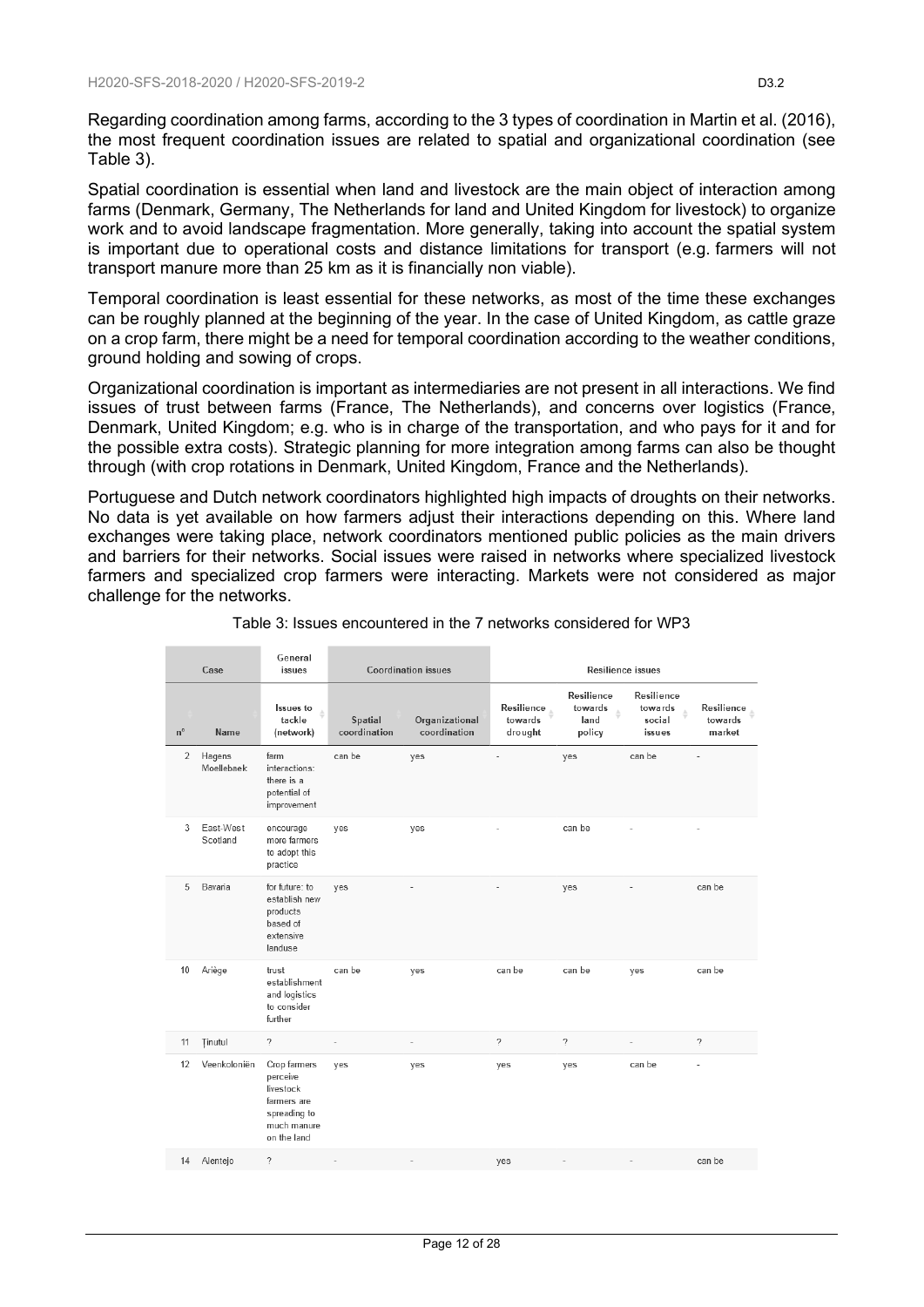# <span id="page-12-0"></span>**2.4 Towards conceptual modelling and first modelling choices**

To summarize, the interviews with network coordinators indicated that this ABM should consider:

- diverse farming strategies (e.g. livestock/crop oriented)
- adaptation to production hazard (e.g. lack/excess of products)
- representation of the environment (e.g. spatial distances between farms)
- irrational/unexpected behaviour related to exchanges between farms
- flexibility for applications to diverse mixed contexts; the ABM should serve as a generic model that can be applied to various context of farm interactions.

The interactions important for each network vary across the 7 networks, and thus the modelling framework needs to consider all possible interactions. In **this version of the model**, we chose to build a conceptual model that includes the productions systems most represented, i.e. beef cattle, cereals and cash crops. **Farm interactions** are interpreted as direct exchanges of manure and livestock feed. Only distances between farms are taken into account for th spatial component. We do not include temporal trade-offs, i.e. all products are available at the same time, and there is no delay due to unmatched agricultural production agendas. Regarding farm interactions: we assume that they occur directly from one farmer to another, with no intermediary. Social networks with irrational and asymmetrical point of views are important in determining if farmers will interact. Resilience toward production hazard will be tested (e.g.. lack/excess of products); this can proxy a climatic event, or even price volatility (e.g. if prices are low, there could be an excess of products available).

# <span id="page-12-1"></span>**3 Overview of the model**

# <span id="page-12-2"></span>**3.1 Purpose and patterns**

### <span id="page-12-3"></span>**3.1.1 Purpose**

Following the suggested purposes by Edmonds et al. [\(2019\)](#page-26-11), with this model, we aim to **describe** how farm interactions occur within mixed landscapes, in order to define what is important for these systems in terms of resilience (farm and landscape resilience). We also aim to check on the **theoretical hypothesis** that the more interactions between farms, the more resilient the system is. The model is built to compare *'what-if'* scenarios of diverse farm decisions regarding interactions with other farms within a given mixed landscape (which configuration of farm interactions show a better resilience in a given landscape for a given *'what-if'* scenario).

The **high-level purpose** of this model is to understand how farm connectivity between farms in a mixed landscape changes farm and/or landscape resilience towards given hazards. Our **specific purpose** is to test whether specific farm networks (issued from farm interactions) within a mixed landscape improve farm and/or landscape resilience.

We define:

- mixed landscape as a set of different farms with different productions within a landscape
- farm interactions as flows of material (land, fodder, manure) between farms; in this version of the model, only exchanges of manure and livestock feed are considered.
- farm network as the connections that results from farm interactions; it can be assessed in terms of total number of farms connected, intensity of the connections (how much matter is flowing within a year), etc.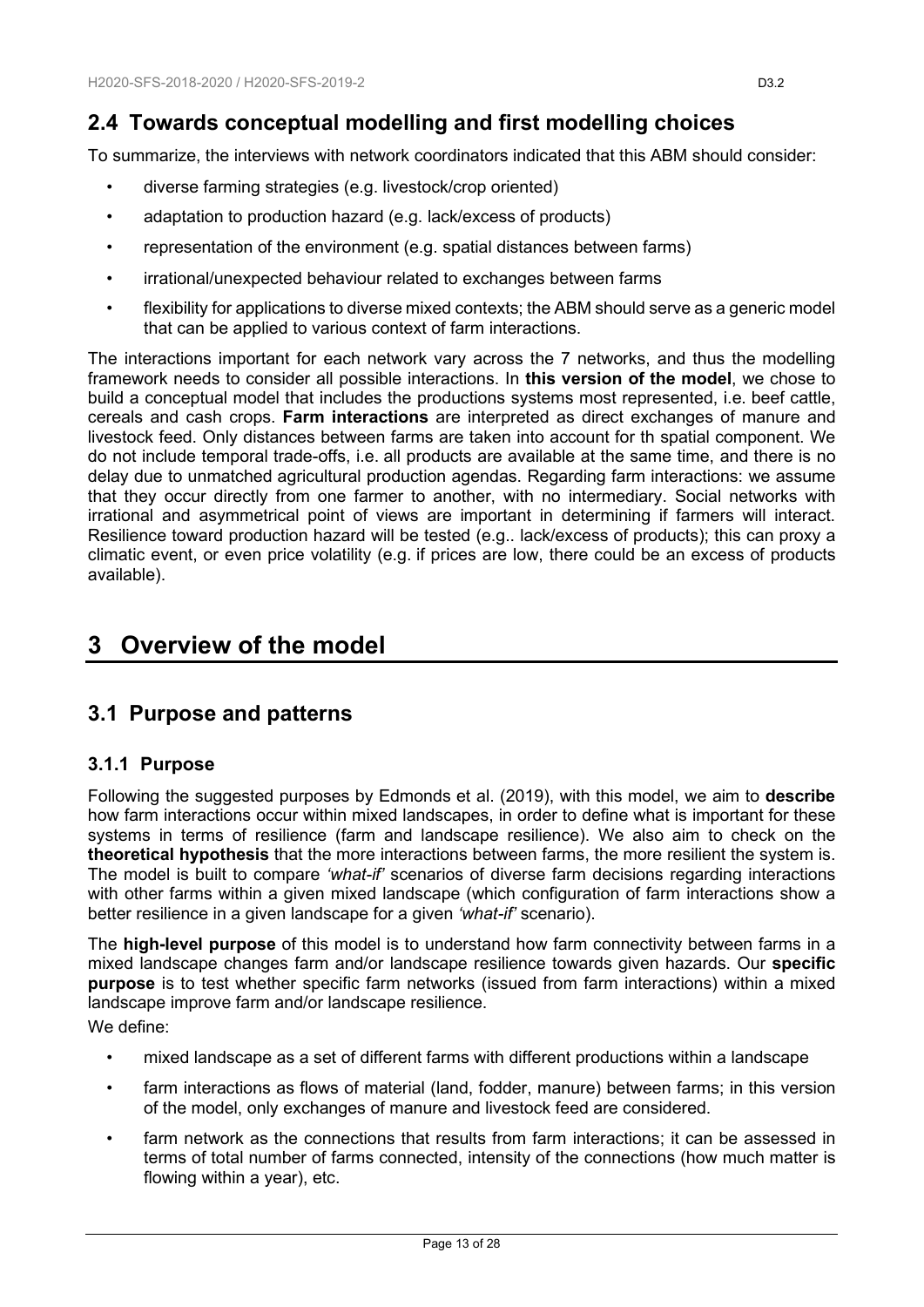### <span id="page-13-0"></span>**3.1.2 Patterns**

Patterns are criteria that are observable from the model's simulations and are important for the model's purpose. In our model, patterns are the following: matter flows and balances (at farm and landscape levels) and network relations (number, intensity)

These patterns will be affected by hazards (climatic, prices) and their response will inform the characterization of resilience.

## <span id="page-13-1"></span>**3.2 Entities, state variables and scales**

In the model, all entities are called agents: these include cognitive agents, i.e. agents that make their own decisions, and passive agents, i.e. agents driven by internal processes. Five entities are represented: farm, livestock herd, plot, product and farming area. They are further detailed along with the relationships between them in Figure 1, and in the following sections. The farm is the only cognitive agent in the model. It includes the head/manager that makes decisions and farm structure (agricultural area, animals, labour, etc.). Livestock herd and plot (i.e. agricultural plot) agents are owned and managed by farmers. They create products that are managed by the farm. Farm, livestock herd and plot agents are located within a farming area (specific agro-pedo-climatic conditions).



Figure 1: Class diagram: entities of the model with relations among them and attributes.

<span id="page-13-2"></span>A class diagram is part of the Unified Modeling Language (UML). It represents the agents of the model (boxes) and their parameters. It also represents 'associations' between agents (solid line). These associations are binaries, they can be specified and directed. For instance, farm agents own and manage plot and livestock herd agents. Multiplicities of associations are given as an interval (minimum…maximum). An asterisk \* expresses that there is no restriction. For instance, one farm agent can own and manage one or more plot agent, when one plot can only be owned and managed by one farm agent. A plot agent can be used by a livestock herd agent or none, when the reverse is also possible (e.g. the livestock herd agent does not graze).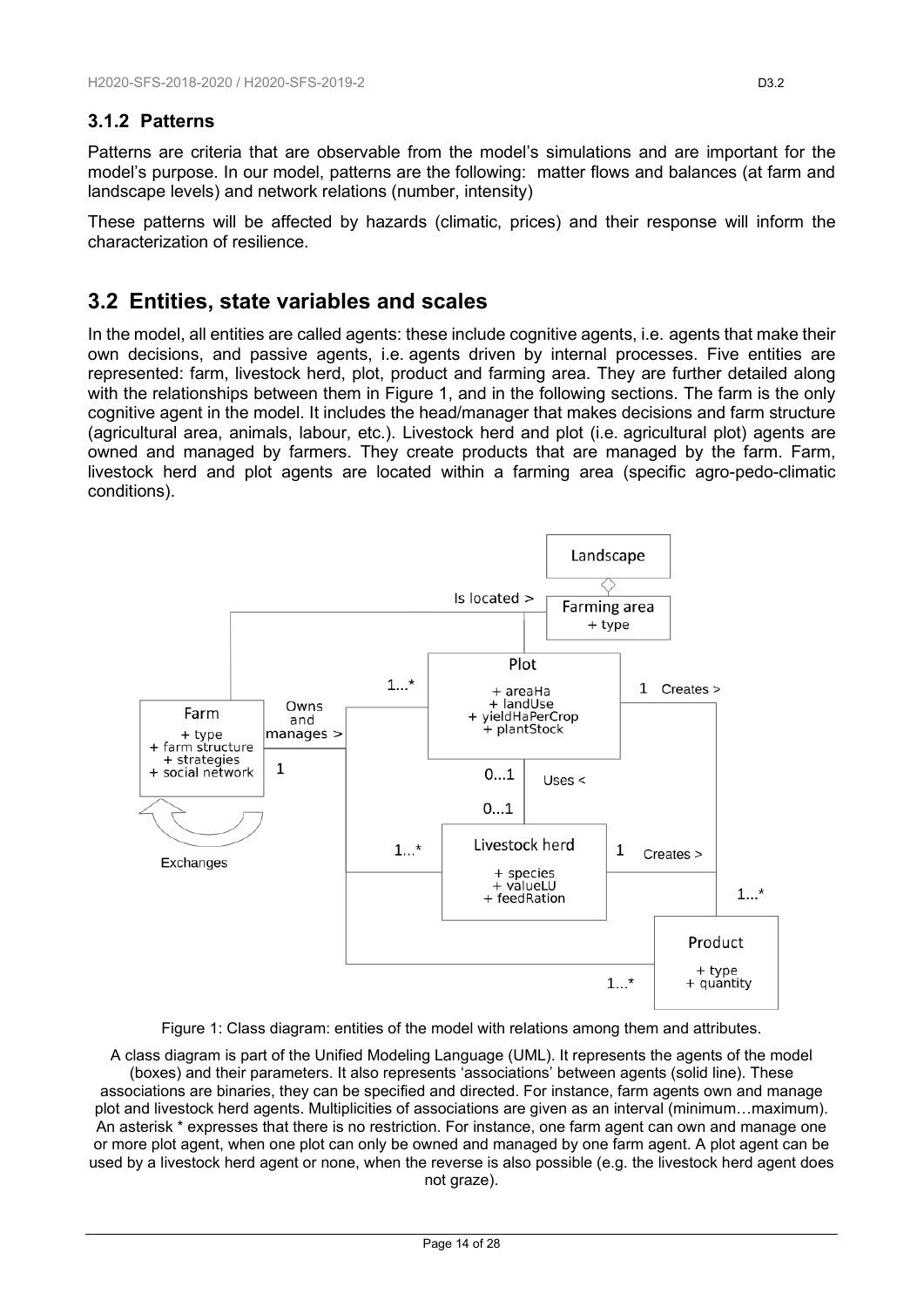## <span id="page-14-0"></span>**3.2.1 Spatial units**

### **3.2.1.1 Farming area, landscape and spatial scale**

The farming area agent is a passive agent that represents a territory and its geographical boundaries. Farming area agents can differ according to a type, which relates mainly to agro-pedoclimatic conditions (see Table 4). The spatial extent of the model (landscape boundary) is defined by the aggregation of farming area agents, which are contiguous. Here, at most, the spatial extent reaches the size of a NUTS3 region (Nomenclature of Territorial Units of Statistics), i.e. the size of our study area.

| Table 4: Parameters and variables for farming area entity. Dml = dimensionless |  |  |  |
|--------------------------------------------------------------------------------|--|--|--|
|                                                                                |  |  |  |

<span id="page-14-1"></span>

|           |      | Dimension   Name   Description                      |  | Type   Unit   Range/Values                                         | <b>Changes</b> |
|-----------|------|-----------------------------------------------------|--|--------------------------------------------------------------------|----------------|
| Structure | type | Type depending on agro-<br>pedo-climatic conditions |  | string   dml   Set of 'farming area   static<br>types <sup>'</sup> |                |

### **3.2.1.2 Plot**

The plot agent represents a portion of land where agricultural production takes place. Concerned parameters relate to the farm that manages them, their production and resources (see Table 5). In this model, plot agents do not have a shape and are not spatially-explicit. They are located where their owner (a farm agent) is located. Each plot has a land use that can be, for instance: cereals, industrial crops, meadows. Depending on the land use, live vegetation is produced and at some point, can be harvested as a product (see section 5.3 sub models). Yields for each crop and given products are known for each plot as well as the current stock of live biomass (mostly concerned with grazing). A plot agent can host a grazing livestock herd Figure 1.

<span id="page-14-2"></span>

| <b>Name</b>       | <b>Description</b>                                  | <b>Type</b>                                                                                                                | <b>Unit</b> | <b>Range/Values</b>                                 | <b>Changes</b> |
|-------------------|-----------------------------------------------------|----------------------------------------------------------------------------------------------------------------------------|-------------|-----------------------------------------------------|----------------|
| ID                |                                                     |                                                                                                                            |             |                                                     |                |
| ID                | Plot id                                             | string                                                                                                                     | dml         | Set of plot                                         | static         |
| myAreaHa          | Area of the plot                                    | float                                                                                                                      | ha          | >0                                                  | static         |
| <b>Management</b> |                                                     |                                                                                                                            |             |                                                     |                |
| myOwner           | Owner<br>and<br>manager of the<br>plot              | farm                                                                                                                       | dml         | Set of farm                                         | static         |
| <b>Production</b> |                                                     |                                                                                                                            |             |                                                     |                |
| landUse           | Land use of the<br>plot                             | string                                                                                                                     | dml         | Set of land uses                                    | annually       |
| yieldHaPerCrop    | Last yields the<br>plot reached for<br>each crop    | map <string<br><math display="inline">\equiv</math><br/>crop, float<br/><math>=</math><br/>yield&gt;</string<br>           | kgFM/year   | <set 'crops',<br="" of="">see crop yields&gt;</set> | annually       |
| <b>Stocks</b>     |                                                     |                                                                                                                            |             |                                                     |                |
| plantStock        | <b>Stock</b><br>live<br>of<br>vegetation<br>biomass | map <string<br><math display="block">\qquad \qquad =</math><br/>product, float <math>=</math><br/>quantity&gt;</string<br> | kgFM        | $0 - *$                                             | time step      |

Table 5: Parameters and variables for plot entity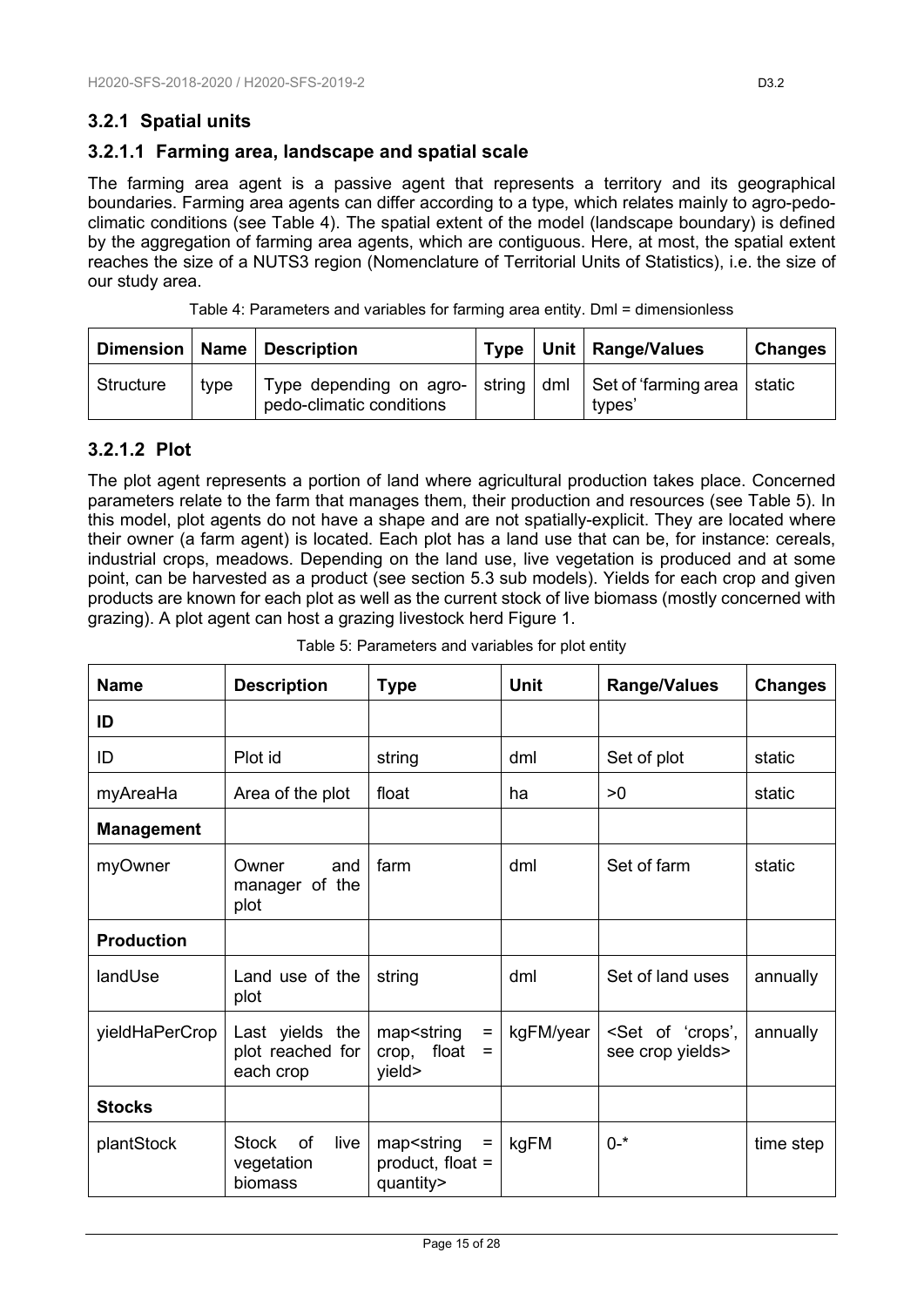## <span id="page-15-0"></span>**3.2.2 Farm**

The farm agent is equivalent to the farm head/manager and the farm structure. Its main parameters relate to its structure, resources and social network (see Table 6). Regarding its structure, it is located within a farming area with its plots and livestock herds. Each farm agent has a farm type defined according to the European standards for agricultural holdings Commission Delegated Regulation (EU) [\(2014\)](#page-26-13). This classification distinguishes: specialist holdings (crops, grazing livestock, granivores) and mixed holdings (mixed cropping, mixed livestock, crop-livestock).

Each farm agent, according to its type, owns and manages at least one plot and can own one or more livestock herd agents. They manage the products that are created by the agricultural production. More information on the possible actions of management is available in the sub models section (5.3).

Each farm agent is involved in a social network, constituted of the other farm agents. Farm agents rate each other with a trust parameter that can evolve asymmetrically during the simulation. Each interaction with another farmer is also kept in memory, which is used to update the trust parameter.

<span id="page-15-1"></span>

| <b>Name</b>      | <b>Description</b>                                                   | <b>Type</b>                                                                                        | <b>Unit</b> | <b>Range/Values</b>                                                                              | <b>Changes</b> |
|------------------|----------------------------------------------------------------------|----------------------------------------------------------------------------------------------------|-------------|--------------------------------------------------------------------------------------------------|----------------|
| <b>Structure</b> |                                                                      |                                                                                                    |             |                                                                                                  |                |
| ID               | Farmer name                                                          | string                                                                                             | dml         | Set of farm                                                                                      | static         |
| headOffice       | Point where the<br>office<br>head<br>is<br>located                   | integer                                                                                            | dml         | Set of values<br>within<br>the<br>farming area                                                   | static         |
| type             | for<br><b>Typology</b><br>agricultural<br>holdings                   | string                                                                                             | dml         | Set<br>of<br>farm<br>'type'                                                                      | static         |
| <b>Resource</b>  |                                                                      |                                                                                                    |             |                                                                                                  |                |
| myPlots          | Plots owned and<br>managed by the<br>farmer                          | list <plot></plot>                                                                                 | dml         | Set of plot                                                                                      | static         |
| myHerds          | Livestock<br>herds<br>managed by the<br>farmer                       | list <livestockherd></livestockherd>                                                               | dml         | None or set of<br>livestockHerd                                                                  | static         |
| myProducts       | Products<br>managed by the<br>farm                                   | list <product></product>                                                                           | dml         | Set of product                                                                                   |                |
| <b>Network</b>   |                                                                      |                                                                                                    |             |                                                                                                  |                |
| trustNetwork     | of<br>other<br>List<br>farmers and trust<br>attribute for each       | map <farm, <math="" integer="">=<br/>trust value&gt;</farm,>                                       | dml         | <set 0-<br="" farm,="" of=""><math>1\geq</math></set>                                            | time step      |
| exchangeNetwork  | <b>Network</b><br>and<br>weight according<br>to<br>past<br>exchanges | map <farm,<br>map<string<br>Ξ<br/>product,<br/>float<br/>Ξ<br/>quantity&gt;</string<br></farm,<br> | <b>FM</b>   | <set farm,<br="" of="">of<br/><set<br>products,<br/><math>0-</math><br/>*&gt;&gt;</set<br></set> | time step      |

Table 6: Parameters and variables for farm entity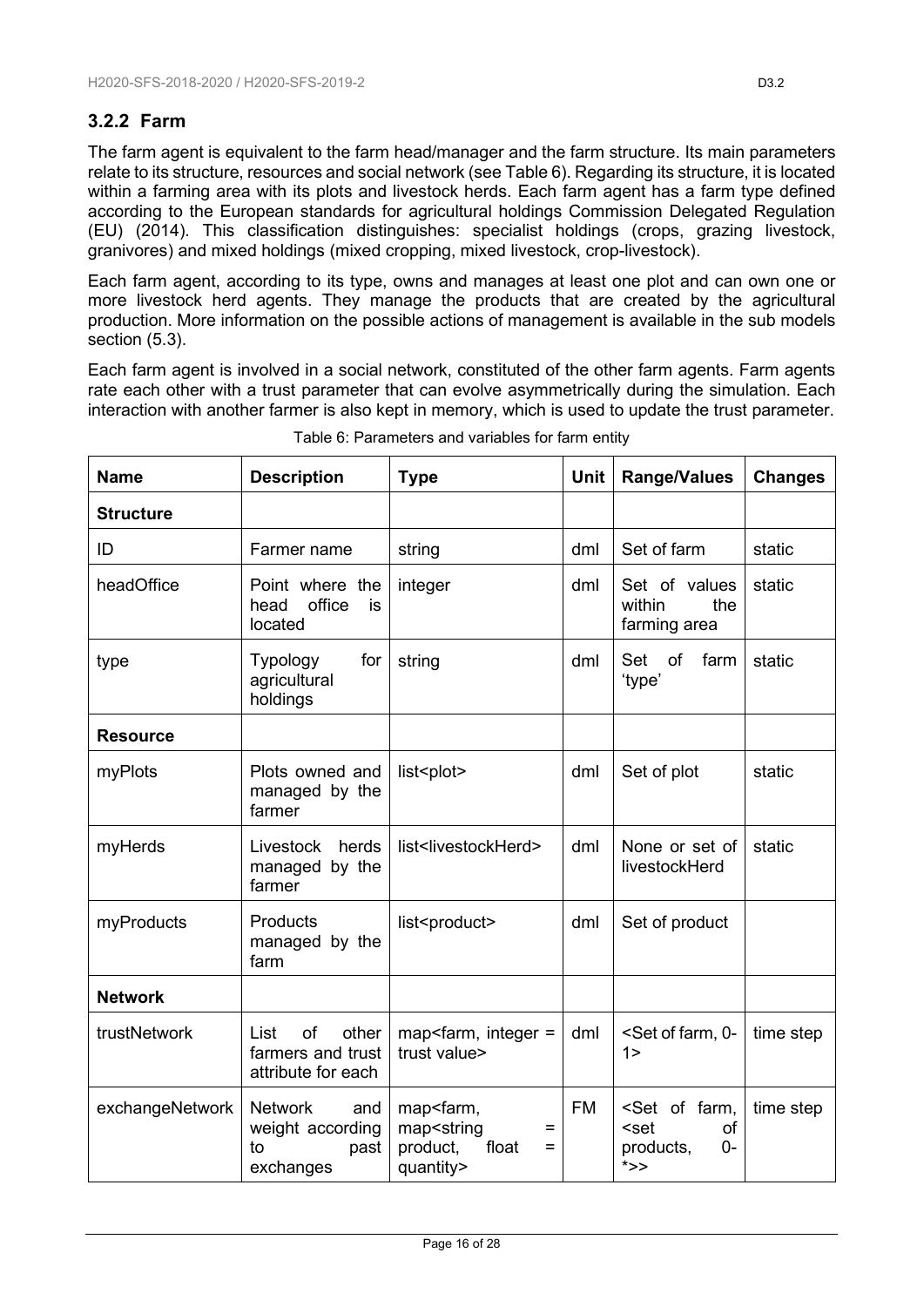## <span id="page-16-0"></span>**3.2.3 Passive agents**

## **3.2.3.1 Livestock herd**

Livestock herd is an agent composed of a single species and represents the herd as a whole. The management and feed rationing are activities that apply individually to each agent (see Table 7). The number of animals within the herd is defined in livestock units (LU), allowing comparisons between species. According to Eurostat [\(2020\)](#page-26-0), "one LU is the grazing equivalent of one adult dairy cow producing 3 000 kg of milk annually, without additional concentrated foodstuffs". A livestock herd agent is attributed a feed ration by the farm agent that owns them. It is used to define the quantity of feed product they need (see section 5.3 sub models for more details).

<span id="page-16-2"></span>

| <b>Name</b> | <b>Description</b>                         | Type                                                         | <b>Unit</b>            | <b>Range/Values</b> | <b>Changes</b> |
|-------------|--------------------------------------------|--------------------------------------------------------------|------------------------|---------------------|----------------|
| myOwner     | Farm that owns and<br>manages the herd     | farm                                                         | dml                    | Set of farm         | static         |
| mySpecies   | Species of the herd                        | string                                                       | dml                    | bovine              | static         |
| valueLU     | Number of animals<br>in the herd           | float                                                        | livestock<br>unit (LU) | $0 - *$             | static         |
| feedRation  | Type of feed ration<br>and quantity needed | map <product,<br><math>float = quantity</math></product,<br> | kgFM                   | >0                  | time step      |

## **3.2.3.2 Product**

Product is a passive agent created by a livestock herd (e.g. manure) or a plot (e.g. forage) agent. It is defined by a type depending on what is made of and a quantity (see Table 8).

<span id="page-16-3"></span>

| <b>Name</b>  | <b>Description</b>                     | <b>Type</b> | <b>Unit</b> | <b>Range/Values</b>           | <b>Changes</b> |
|--------------|----------------------------------------|-------------|-------------|-------------------------------|----------------|
| myOwner      | Farm that owns and manages<br>the herd | farm        | dml         | Set of farm                   | static         |
| type         | Type of the product                    | string      | dml         | Set<br>of<br>product<br>types | static         |
| quantitykgFM | Quantity of the product                | float       | kgFM        | >0                            | time step      |

Table 8: Parameters and variables for product entity

## <span id="page-16-1"></span>**3.2.4 Temporal scale**

The model is time-discrete, with a one-year time step, i.e. we assume that between each step, all model processes represent a series of events occurring within one year. We assume that all interactions between farm agents are planned and are happening at once. This implies that we consider that there is no temporal mismatch that would affect exchanges among farms (e.g. a need for a product that is not yet available). This assumption is drawn from our knowledge of the networks (see section **2.4**). Simulations are built on a time horizon between 10 to 20 years. We assume that this will be sufficient in time for social interactions between to take place without having to take into account the lifetime of the farm and succession planning.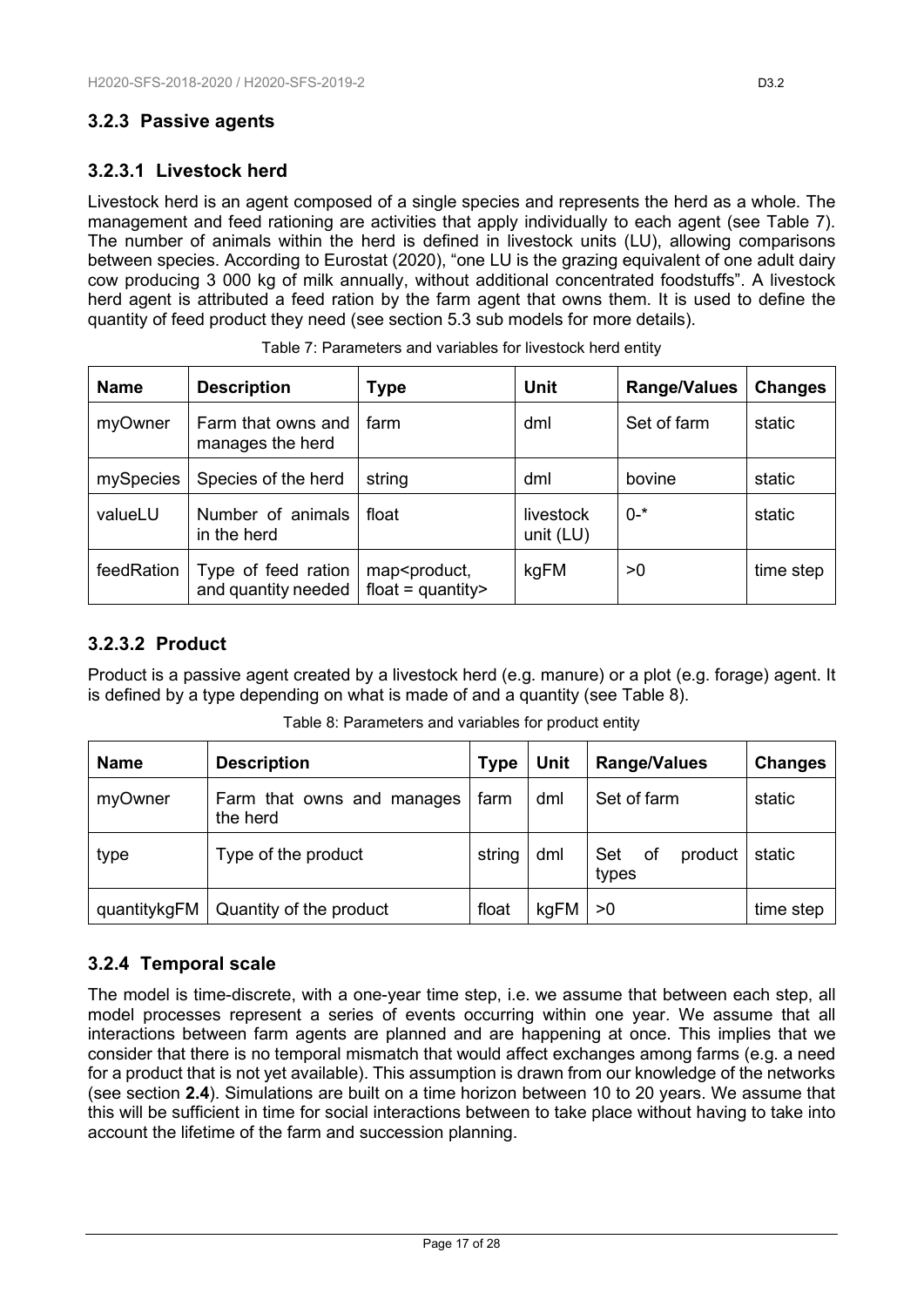# <span id="page-17-0"></span>**3.3 Process overview and scheduling**

In this model, processes are either equivalent to farming activities driven by farm agents (i.e. as a result of a decision by the farmer) or agricultural biophysical processes (e.g. vegetation growth, livestock excretion) related to production. Figure 2 is the model activity diagram which shows the order in which each process is executed. This scheduling is sequential: processes happen for all concerned agents before another process takes place.

First, farm agents engage in crop activities: computing manure needs, exchanging/trading manure and managing their plot (e.g. fertilization, harvest). Between crop fertilization and crop harvest, the biophysical process of vegetation growth occurs. Second, all farm agents engage in activities related to livestock production. That is, for livestock owners, computing the amount of feed and fodder they need. The next step is for all farm agents needing feed and fodder or having a surplus, to engage in exchanges with other farm agents. The livestock owners then feed their animals. The latter excrete and produce manure that will be available for the following step.

This order of execution (crop then livestock management) is arbitrary. However, as it represents farm activities within a year, and this forms a cycle, we assume that it does not impact the simulations.

Most processes are specific to an individual farm and thus do not directly impact on other farms. Exchange/trade are the only processes that involve direct and indirect interactions between agents during the process. These flows of manure and forage happen between farms and can imply tradeoff for resources during the interaction phase of the simulation. We provide more details on that process in the submodels section (5.3). In order to avoid bias arising from execution order, of these processes, farm agents take actions in a randomized order.



Figure 2: Activity diagram (annual time step).

<span id="page-17-1"></span>The first frame (in yellow) highlights crop-related activities, and the second one (brown) highlights livestockrelated activities. Grey activities are driven by farm agents, and blue activities are biophysical processes.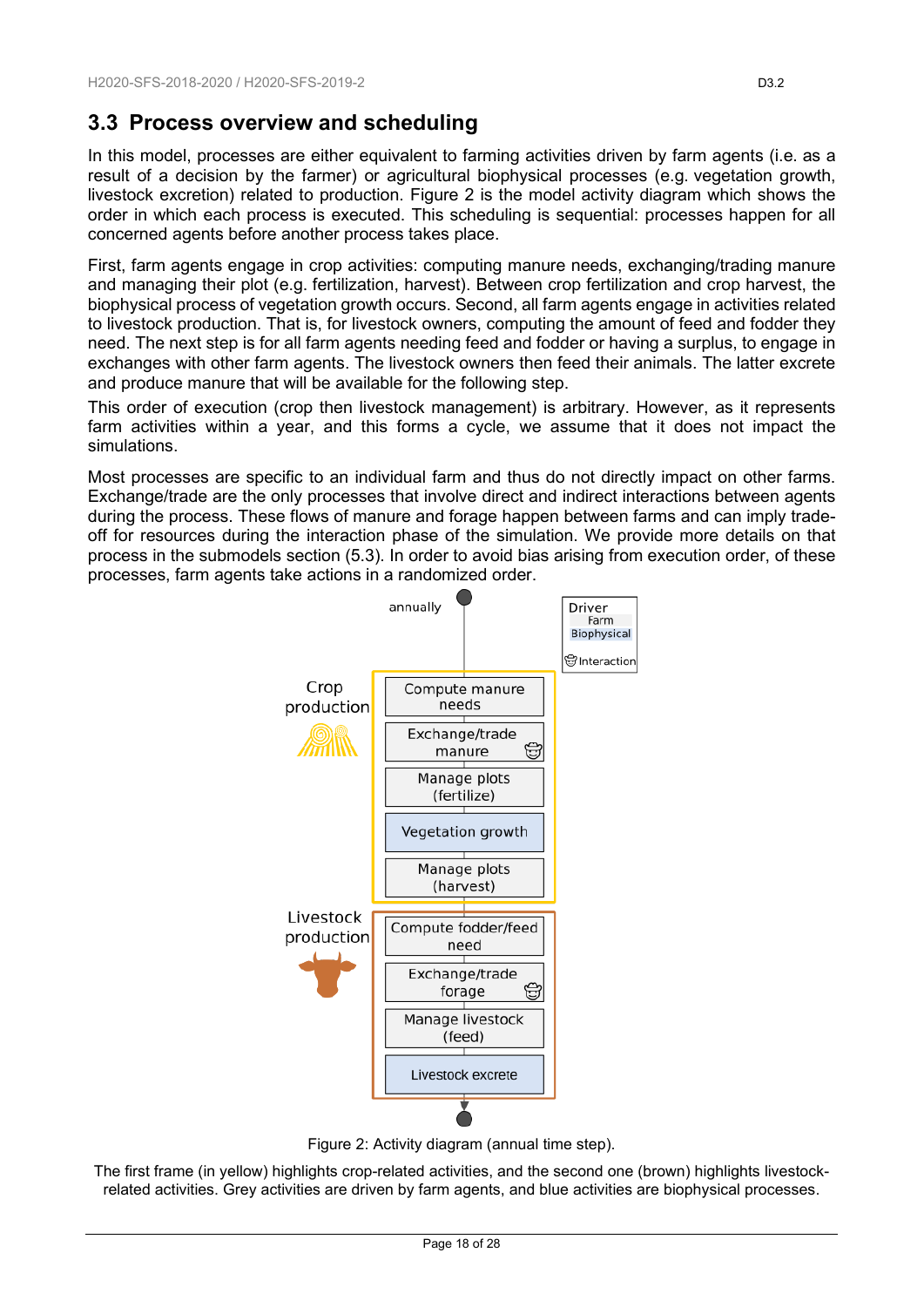# <span id="page-18-0"></span>**4 Design concepts of the model**

#### **Basic principles**

According to the typology of decision models produced by An [\(2012\)](#page-26-14), our model is based on heuristic rules deduced from real-world strategies that can be derived from empirical data and observations. Our model is based on literature and will be fine-tuned with empirical data that are not yet available.

Schlüter et al. [\(2017\)](#page-27-4) frames the diversity of behavioural theories that are used to model socialecological systems. In our case, we model farm strategies. As we focus on farm interactions and how farmers exchange agricultural products, our conceptual system has similarities with what is developed for industrial symbiosis studies. In these studies, operators self-organize to optimize the use of local resources [\(Chahla et Zoughaib, 2019](#page-26-15) ; [Ghali et al., 2017](#page-26-16) ; [Lange et al., 2021;](#page-27-5) [Romero](#page-27-6)  [et Ruiz, 2014\)](#page-27-6). In these studies, the theory of planned behaviour from environmental psychology is widely used. This theory aims at predicting behavioural intention by taking into account the attitude (values and beliefs), subjective norm (what he thinks is socially accepted or not) and perceived behavioural control (what he can really do) of the decision-maker.

We base our model for decision-making on an adaptation of this theory. The attitude is mainly defined by the notion of trust, in which the farm agent has beliefs about the functioning of its interactions (e.g. honesty, implied reciprocity). We assume a social norm in the model that forces all farm agents to exchange with each other if they can, rather than exchanging out of the network. Perception of control is replaced by the limitations induced by the context, e.g. distances between farms implying too high a cost.

#### **Emergence**

The key outcomes of the model are networks linking farm agents as a result of their interactions. These interactions emerge from how farm agents respond to multiple factors that are dependent on the farm and environment (e.g. implying more or less production, distance to another farm, etc.). Flows of matter from and to farms are, to a lesser extent, emerging from the model as farm structure induces the need to import/export products.

#### **Adaptation**

Farm agents adapt their interactions with other farm agents, depending on their resources (fodder/feed and manure) and the resources owned by the others. They tend to reach their specific objectives by following *if-then* rules that reproduce observed behaviours.

#### **Objectives**

Each farm agent aims to get enough fodder/feed for its livestock herd and enough manure for its crops. The algorithm is described in the sub models section (5.3).

#### **Learning**

Learning is not included as such in the model. However, through the fact that farm agents remember their past interactions with others, they will prioritize their exchange with someone they exchanged with in the past.

#### **Prediction**

Farm agents make their decisions according to the current situation. They do not predict future conditions.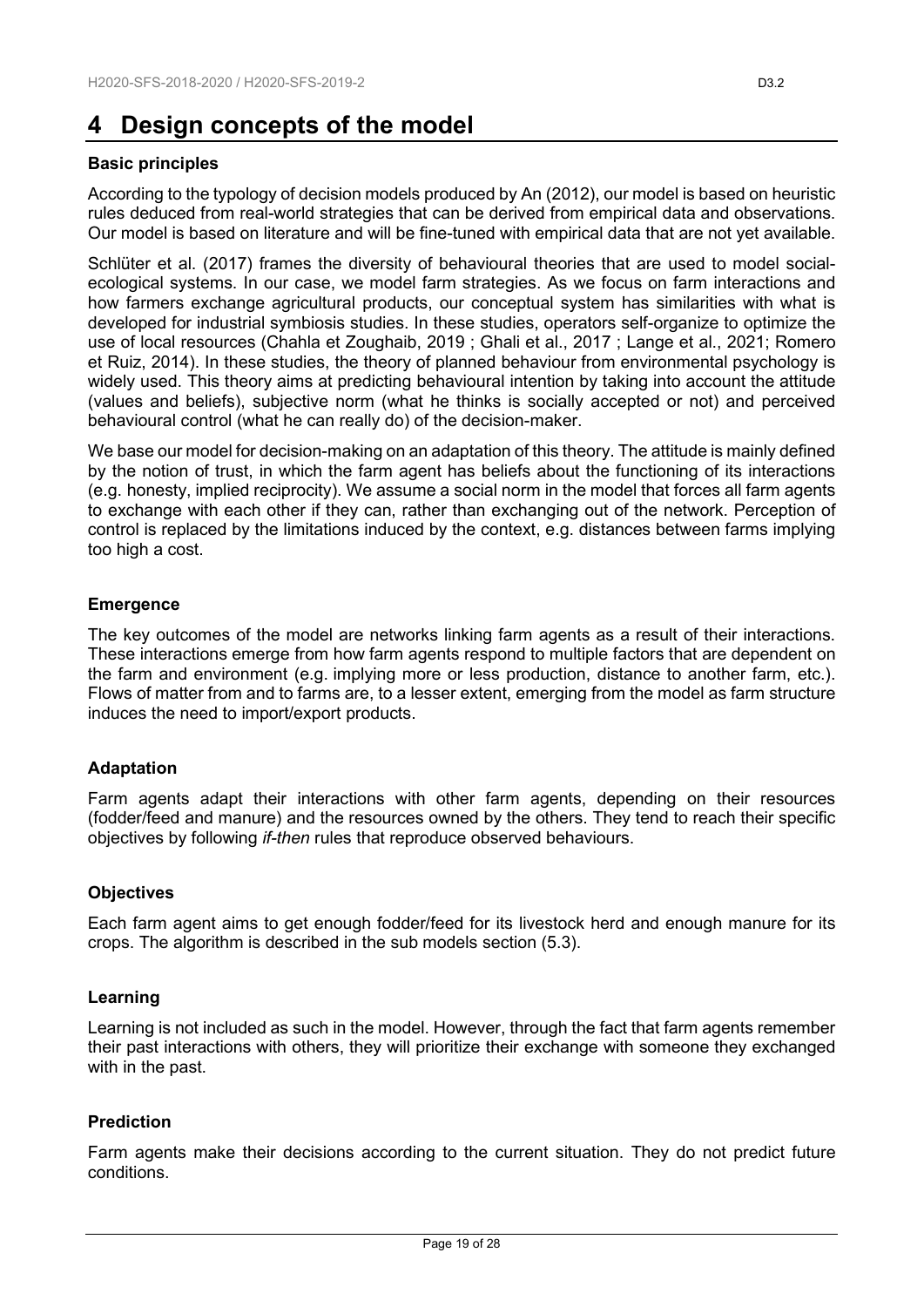#### **Sensing**

Here we consider a small network of farms. We assume that farms have access to the information about all other farms that would be in excess or in need of a product. From that knowledge they can interact with the other farms and get the accurate value of the excess/need. Farm agents assign an asymmetrical rating to other farm agents.

#### **Interaction**

Interactions are direct and indirect. They occur between farm agent when one agent needs a product and another has an excess of it. In that case they can directly interact and exchange the product. This creates indirect interactions with all others farm agents as they might be impacted by the fact that the resource has been exchanged and therefore less is available.

### **Stochasticity**

Stochasticity is included at the initialization of the model. Farm agents are distributed randomly within the landscape, according to their type. This implies varying distances between farm agents from one simulation to another. Total farming area and livestock units are attributed to farm agents according to their type, within a range of possible values.

During the simulation, stochasticity is used to set the climate, which is drawn randomly (dry, average, rainy). Crop production is then impacted as crop yields vary depending on the climate (see 5.3 submodels section).

#### **Collectives**

No collectives such as social groups are included in the model. They may emerge from the model simulation but will not affect it.

#### **Observation**

At each step, we observe for each farm agent, its need for each product and if the demand for the product is satisfied. We also observe the matter flows that come in and out of the farm, as well as the origin and destination of the flow (other farm name). This allows the computation of farm level balances and social networks.

# <span id="page-19-0"></span>**5 Details of the model**

# <span id="page-19-1"></span>**5.1 Initialization**

Figure 3 represents the activity diagram of the initialization of the model. First farming area agents are created. Their shape depends on the studied network. Farm agents are then initialized. Their number and types are fixed, which is dependent on the network studied. Plot and livestock herd agents are created according to each farm agent parameter.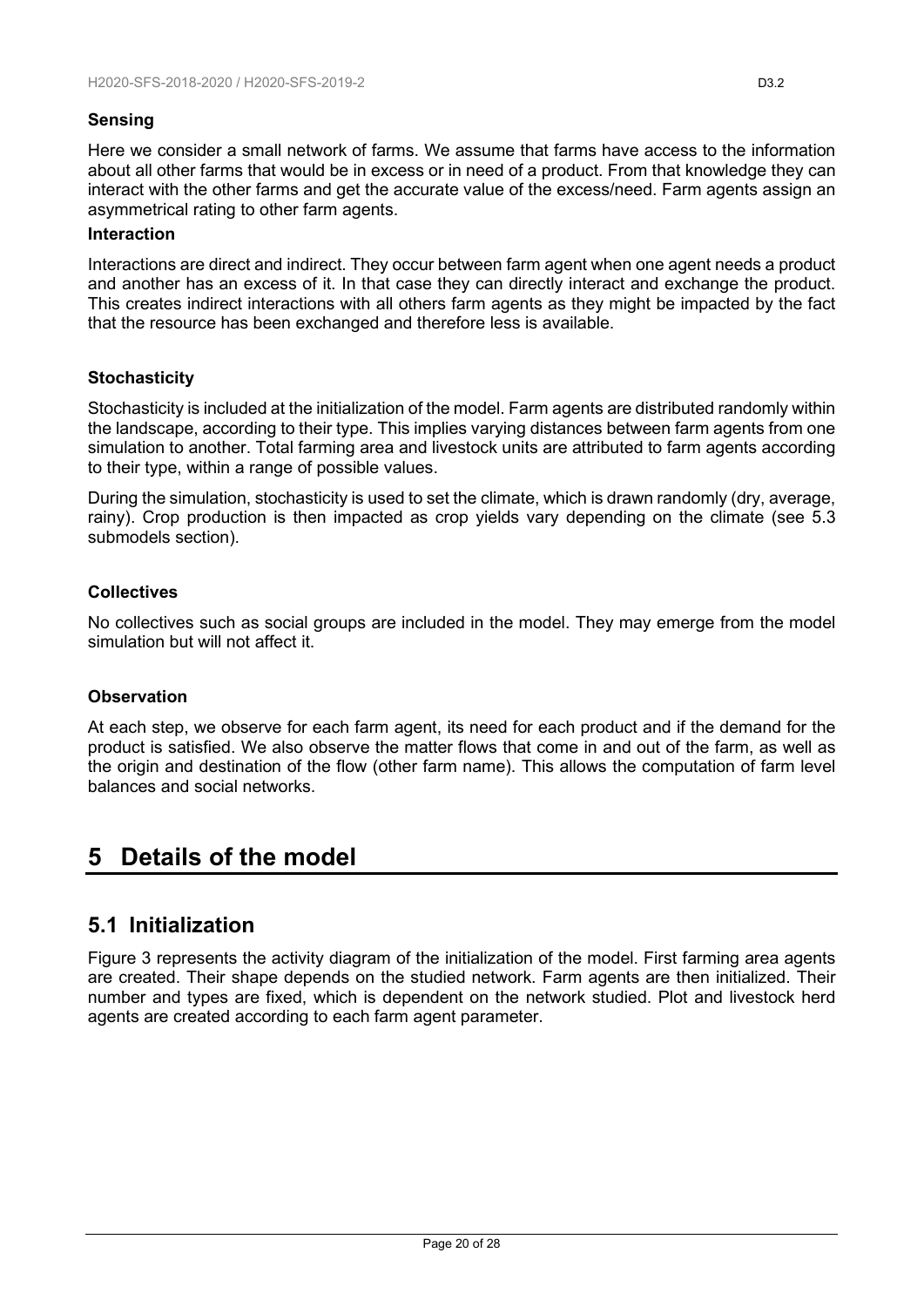

Figure 3: Activity diagram of model initialization

# <span id="page-20-1"></span><span id="page-20-0"></span>**5.2 Input Data: example from the French network**

**Landscape**: For France, we use the shape of the French NUTS3 area called Ariège (n°FRJ21). As shown on Figure 4, three possible types of farming areas are distinguished mainly due to topography: piedmont (>900m), hillsides-plain (<500m) and intermediary (500-900m).



<span id="page-20-2"></span>Figure 4: Example of landscape and farming areas for the French network (Ariège)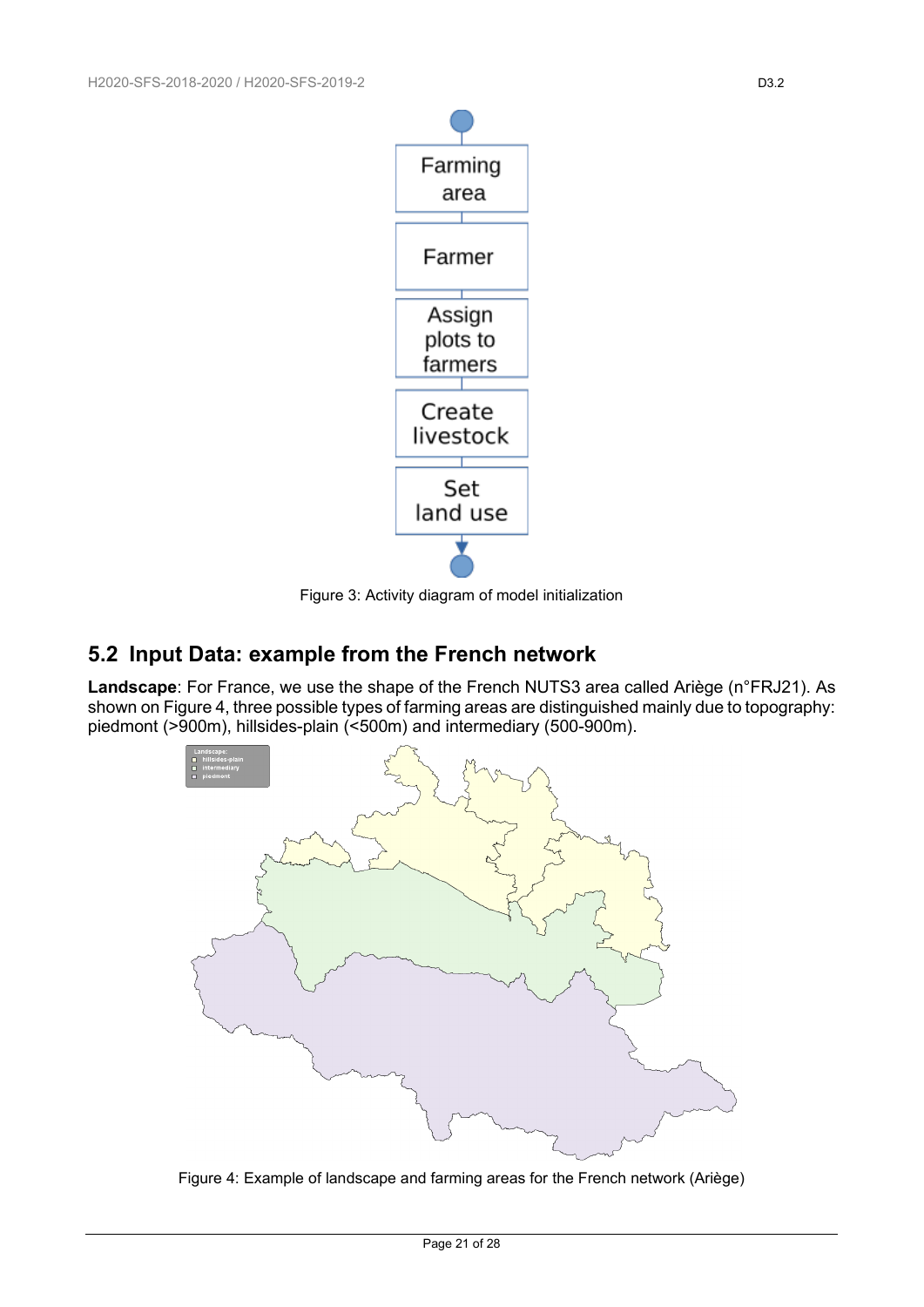**Farm initialization**: Table 9 is an example from the French network of the information required to initialize farm agents. This includes data on the location of the farms, crop grown and livestock numbers. The French network is constituted of 16 farms.

<span id="page-21-3"></span>

| Farm type | Number of<br>farm agents | Location        | Area (ha)               | <b>Livestock</b><br>herd<br>(LU) |
|-----------|--------------------------|-----------------|-------------------------|----------------------------------|
| Crop      | 8                        | Hillsides-plain | Cereals: 55-75 ha       | $\mathbf 0$                      |
|           |                          |                 | Protein crops: 20-30 ha |                                  |
|           |                          |                 | Grassland: 0 ha         |                                  |
| Crop-     | 6                        | Intermediary    | Cereals: 70 ha          | 40                               |
| livestock |                          |                 | Protein crops: 10 ha    |                                  |
|           |                          |                 | Grassland: 70 ha        |                                  |
| Livestock | 4                        | Piedmont        | Cereals: 0 ha           | 60                               |
|           |                          |                 | Protein crops: 0 ha     |                                  |
|           |                          |                 | Grassland: 60 ha        |                                  |

Table 9: Data for farm initialization for the French network

# <span id="page-21-0"></span>**5.3 Submodels**

## <span id="page-21-1"></span>**5.3.1 Product management and interactions with other farms**

The farm agents decide what they will do with their products. As shown in Figure 5, they can either: use the product on their own farm or sell it to another farm if they have excess. If they have insufficient product, they will purchase it from another farm. In this model, farm agents do not plan product storage. If any product owned by the farm is available in surplus, it will be available for other farm agents to buy. The quantity of product stocked by the farm agent is dependent on the quantity of surplus they did not sell. There is no economic constraint included in the model, i.e. the selling and purchasing activities relate to exchanges, and costs are not associated with these exchanges.



<span id="page-21-2"></span>Figure 5: Farm agent decision tree to decide what to do with a product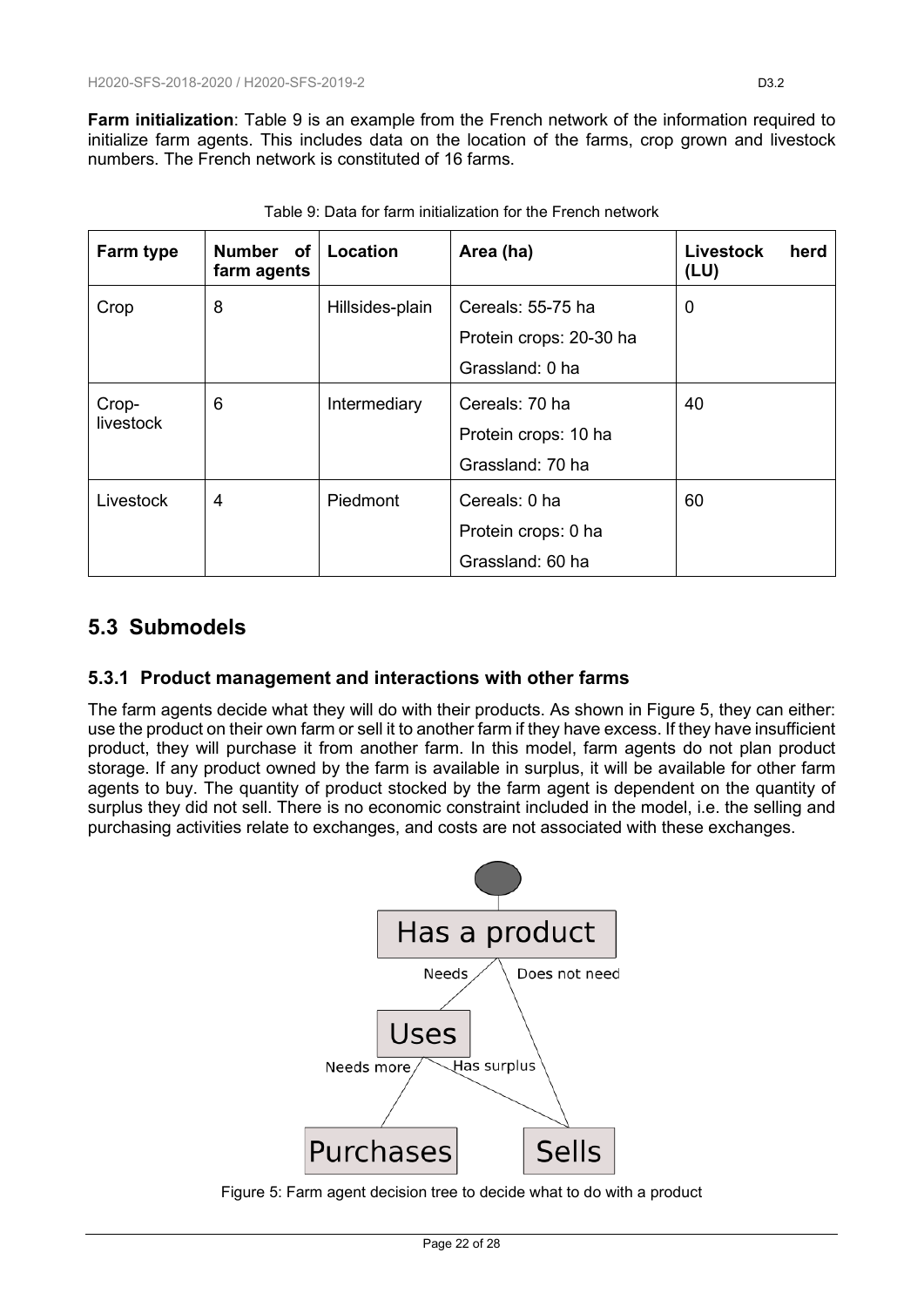### **5.3.1.1 Interactions with other farms**

Here, farm interactions are understood as exchanges of products with no cost and which do not have to be reciprocated.

In order to solve farm interactions, we base our algorithm on a matching problems algorithm. This algorithm aims to find a match between two kinds of populations. In our case, we have farm agents that want to purchase a product (buyers) and farm agents that sell it (salespersons). Multiple versions of matching problems exist. In our case, matching farm agents by pairs, as in the stable marriage problem (also known as Gale-Shapley algorithm), is not suitable. We might need to match one individual with many others. For instance, when one farm agent has a greater need for a product than can be met by one farm agent, the first can interact with more than one farm agent to fulfil its requirements. Our case is closer to "college admission" problems where students are matched with colleges. In this case, the algorithm takes into account the fact that a college can take multiple students, and also the fact that colleges have limited places.

We adapted the French version of the college admission problem ("Parcoursup"). In our case, buyers apply for an interaction of the wanted product with their top-ranked salespersons, who in turn check on their top list and decide if they will accept the proposed interaction (see Figure 6). If a buyer still requires more product after the interaction, he can ask another salesperson. The resolution of the problem might depend on whom starts asking to whom (buyers or salespersons).

Each farm agent rates the other farm agents. This rating is dependent on their behaviour (e.g. spatial proximity, trust in others, etc.).

- It is possible to have a different rating for a same farm agent if they sell or buy a different product. Each rating depends on the farm agent that does the ranking, i.e. it can be asymmetrical.
- It is possible to have a threshold (minRate) that fixes that under a certain rate, the farm agent will not trade with a farm agent rated below this threshold.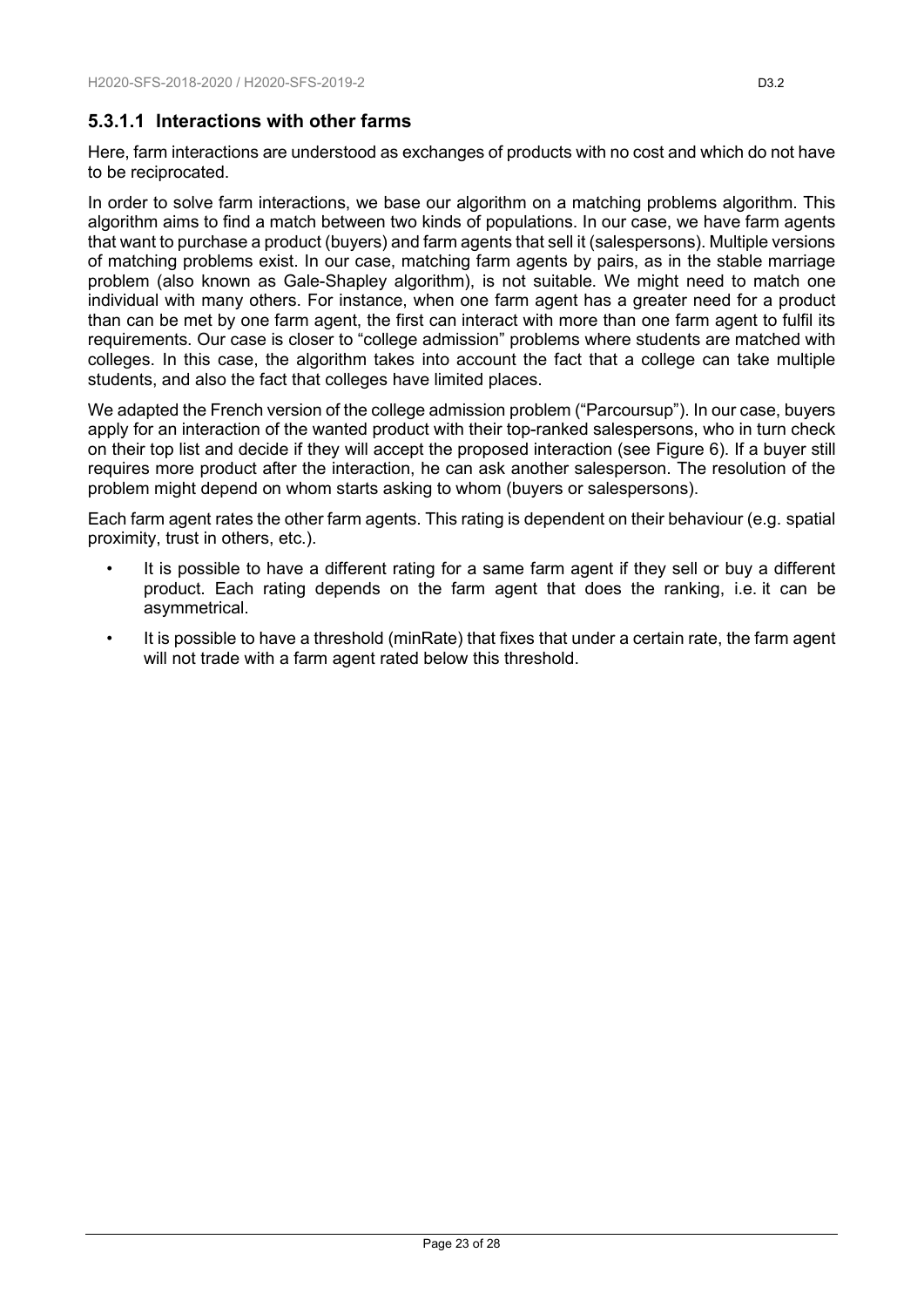# **Activity diagram for exchanges: Parcoursup**



<span id="page-23-0"></span>Figure 6*: Farm interactions algorithm*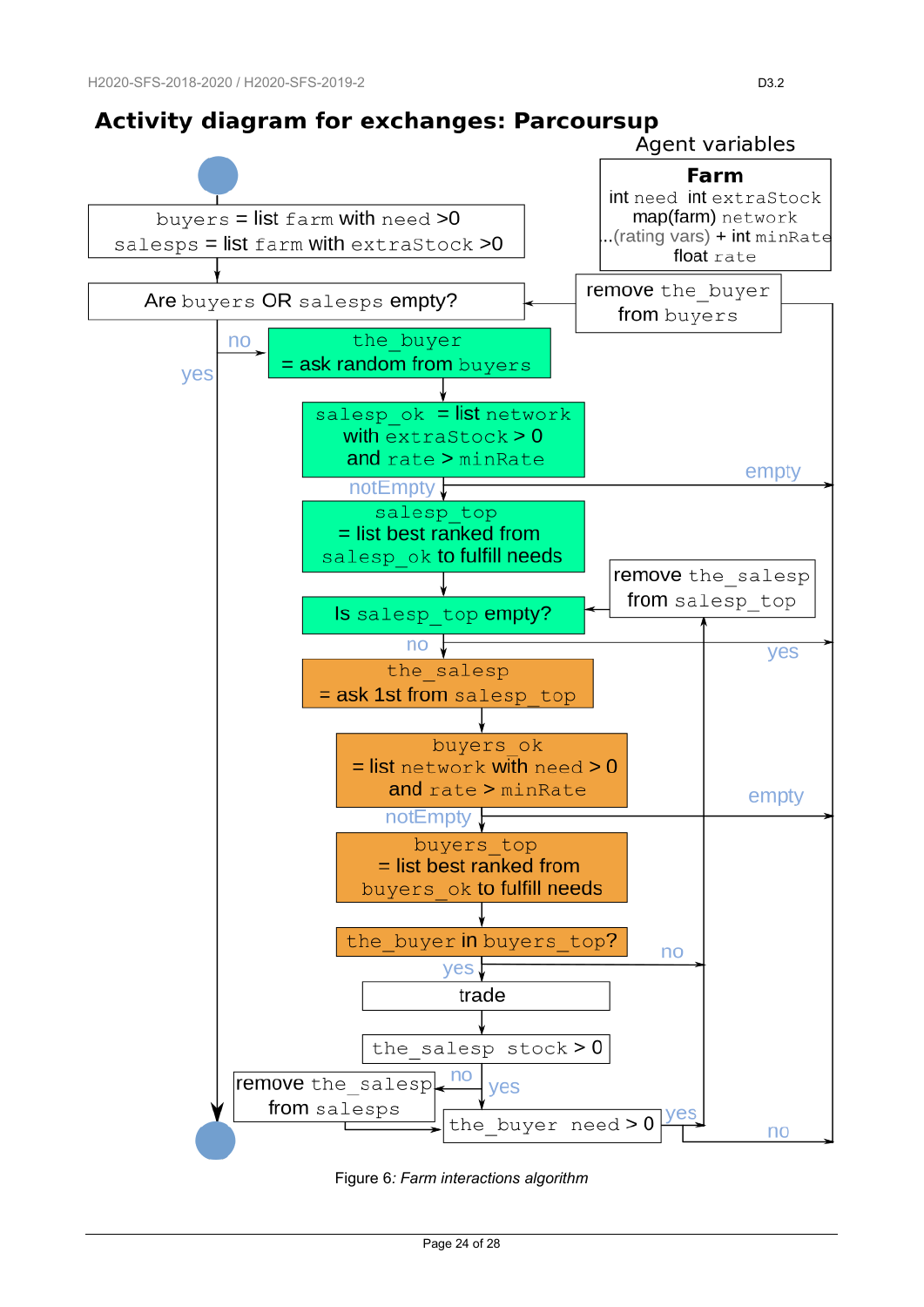### <span id="page-24-0"></span>**5.3.2 Vegetal products according to possible land uses**

All land uses relate to agricultural land. Vegetation growth is computed according to a nominal yield (see Table 10) for an example from the French network).

<span id="page-24-2"></span>

| <b>Type</b> | Crop             | <b>Product</b> | <b>Product</b><br>yield<br>(kgFM/ha) | Co-<br><b>Product</b> | yield<br>Co-product<br>(kgFM/ha) |
|-------------|------------------|----------------|--------------------------------------|-----------------------|----------------------------------|
| Crop        | Cereals          | Grain          | 6500                                 | <b>Straw</b>          | 6500                             |
|             | Protein<br>crops | Grain          | 2500                                 | -                     |                                  |
| Forage      | Grassland        | Hay            | 4300                                 | -                     |                                  |

The impact of climate on the yields are:

- dry: 75% of the product yield
- average: 100% of the product yield
- rainy: 125% of the product yield

Even though we take into account cropping practices such a crop fertilization, it has no effect on the yields. We assume that if the farm agent does not have enough manure, it will always be able to buy it (or another type of fertilizer) from an external market, as economic limitations are not included in this version of the model.

## <span id="page-24-1"></span>**5.3.3 Crop practices**

In this model, only fertilization with manure is included. The need for manure depends on the land use and area of the plot, and is calculated, for each plot agent, as:

manure required (kgFM/year) = need<sub>i</sub> x area plot

with

- *need* being the quantity required for 1ha,
- *i* being the land use,
- *area* being the area of the plot (ha).

<span id="page-24-3"></span>Table 11 is an example of the manure required for each crop type for the French network.

| Land use \ Fertilizer type | Manure (kg FM/ha) |  |  |
|----------------------------|-------------------|--|--|
| Cereal                     | 3000              |  |  |
| Protein crops              | 2000              |  |  |
| Grassland                  | n                 |  |  |

Table 11: Fertilizer requirement for each land use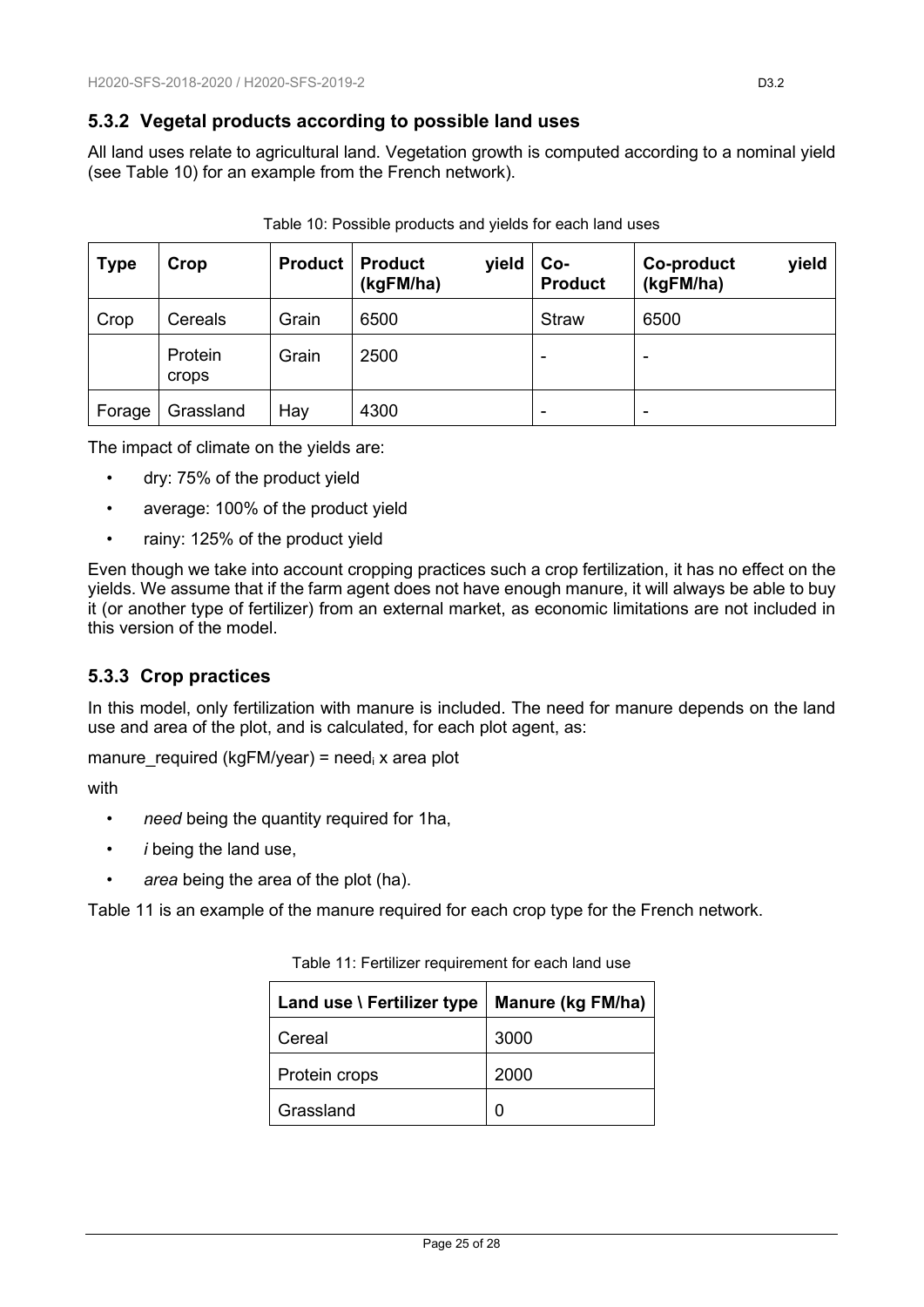## <span id="page-25-0"></span>**5.3.4 Livestock feeding**

For each livestock herd agent, a feeding system is defined according to the type of the farm agent that owns it, i.e. a quantity of cereals, protein crop and hay required for the herd. Feeding systems are fixed at the initialization stage. The total quantity of each product required each year is calculated as follow:

quantity<sub>i</sub> (kgFM/year) = ration quantity<sub>i</sub> x value LU x 365

with

- ration quantity being the quantity needed for 1 LU/day,
- *i* being the product,
- value\_LU, the number of LU within the herd.

A diversity of feeding systems can in the model, depending on the feeding practices of the networks. Table 12 shows an example of feeding system based on the French network: a system based on local products, with soybean meal replaced by protein crops such as pea or faba bean.

Table 12: Feeding system for livestock herd: application with the French network

<span id="page-25-3"></span>

| <b>Ration</b>        | Cereals (kg FM/day) | <b>Protein crop (kg FM/day)</b> | Hay (kg FM/day) |
|----------------------|---------------------|---------------------------------|-----------------|
| Beef cattle (per LU) |                     |                                 | 15              |

In addition, depending on the system, a livestock herd might require straw. This requirement is computed as follows:

quantity straw (kgFM/year) = need straw x value LU x nb of days in the building

with

- need straw being the need for straw (kg FM/LU/day),
- *nb\_of\_days\_in\_the\_building* being the number of days the herd remains in the building,
- value LU, the number of LU within the herd.

For the French network and beef cattle system, need\_straw equals 7kgFM/LU/day and animals stay all year in-barn.

### <span id="page-25-1"></span>**5.3.5 Manure production**

Manure production depends on the type of farming system, the feeding system and the type of housing. For the French beef cattle system, we assume of 15 to 30 kgFM/LU/day of manure is produced. The value is set randomly at initialization. This considers the high variation that is observed from the network, depending on the housing.

# <span id="page-25-2"></span>**6 Conclusion**

In summary, we have built an agent-based model which represents farm interactions within a mixed landscape. These interactions take place when farmers exchange agricultural products with each other. This report describes the modelling framework, which will be implemented using Gama [\(http://gama-platform.org/\)](http://gama-platform.org/): a multi-agent simulation and spatially explicit modelling platform [\(Taillandier et al., 2019\)](#page-27-7). More information on the networks to be simulated is required, in order to fine-tune and parametrize the model. Simulations will be used to understand how connectivity between farms in a mixed landscape changes farm and/or landscape resilience in response to the hazards of climate change.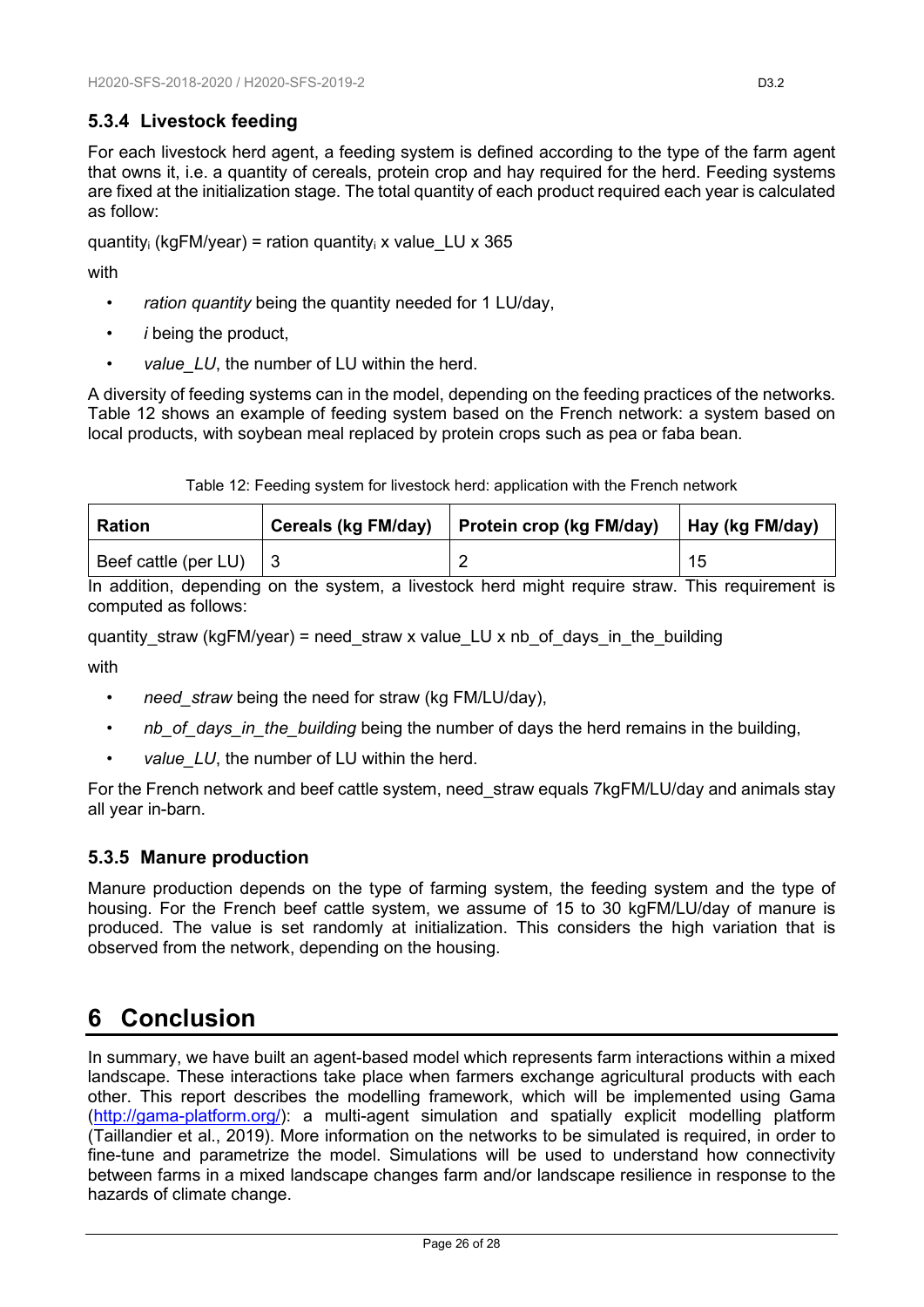# <span id="page-26-2"></span>**7 Bibliography**

<span id="page-26-4"></span>**Accatino F., Ang F., Carolus J., Almeida Furtado M., Gavrilescu C., Home R., Kramer Kildahl Sørensen C., et al.**, 2021. Report on Multi-Scale Assessment Framework for Mixed Farming Systems (MIXED project report). 27p.

<span id="page-26-14"></span>**An L.**, 2012. Modeling Human Decisions in Coupled Human and Natural Systems: Review of Agent-Based Models. *Ecological Modelling* 229, 25‑36.<https://doi.org/10.1016/j.ecolmodel.2011.07.010>

<span id="page-26-8"></span>**Appel F., Balmann A.**, 2019. Human Behaviour versus Optimising Agents and the Resilience of Farms Insights from Agent-Based Participatory Experiments with FarmAgriPoliS. *Ecological Complexity* 40, 100731.<https://doi.org/10.1016/j.ecocom.2018.08.005>

<span id="page-26-6"></span>**Asai M., Moraine M., Ryschawy J., Wit J. de, Hoshide A.K., Martin G.**, 2018. Critical Factors for Crop-Livestock Integration beyond the Farm Level: A Cross-Analysis of Worldwide Case Studies. *Land Use Policy* 73, 184‑194.<https://doi.org/10.1016/j.landusepol.2017.12.010>

<span id="page-26-7"></span>**Bouttes M., Darnhofer I., Martin G.**, 2019. Converting to Organic Farming as a Way to Enhance Adaptive Capacity. *Org. Agr.* 9, 235‑247.<https://doi.org/10.1007/s13165-018-0225-y>

<span id="page-26-9"></span>**Catarino R., Therond O., Berthomier J., Miara M., Mérot E., Misslin R., Vanhove P., et al.**, 2021. Fostering Local Crop-Livestock Integration via Legume Exchanges Using an Innovative Integrated Assessment and Modelling Approach Based on the MAELIA Platform. *Agricultural Systems* 189, 103066.<https://doi.org/10.1016/j.agsy.2021.103066>

<span id="page-26-15"></span>**Chahla G.A., Zoughaib A.**, 2019. Agent-Based Conceptual Framework for Energy and Material Synergy Patterns in a Territory with Non-Cooperative Governance. *Computers & Chemical Engineering* 131, 106596.<https://doi.org/10.1016/j.compchemeng.2019.106596>

<span id="page-26-13"></span>**Commission Delegated Regulation (EU)**, 2014. No 1198/2014 of 1 August 2014 Supplementing Council Regulation (EC) No 1217/2009 Setting up a Network for the Collection of Accountancy Data on the Incomes and Business Operation of Agricultural Holdings in the European Union, OJ L. 2‑6p. [http://data.europa.eu/eli/reg\\_del/2014/1198/oj/eng](http://data.europa.eu/eli/reg_del/2014/1198/oj/eng)

<span id="page-26-11"></span>**Edmonds B., Grimm V., Meyer R., Montañola C., Ormerod P., Root H., Squazzoni F.**, 2019. Different Modelling Purposes. *Journal of Artificial Societies and Social Simulation* 22, 1‑30. <https://doi.org/10.18564/jasss.3993>

<span id="page-26-12"></span>**EIP-AGRI**, 2018. Rotation 4 Pour 1000 [WWW Document]. <https://ec.europa.eu/eip/agriculture/en/find-connect/projects/rotation-4-pour-1000>

<span id="page-26-0"></span>**Eurostat**, 2020. Glossary:Livestock Unit (LSU) [WWW Document]. [https://ec.europa.eu/eurostat/statistics-explained/index.php?title=Glossary:Livestock\\_unit\\_\(LSU\)](https://ec.europa.eu/eurostat/statistics-explained/index.php?title=Glossary:Livestock_unit_(LSU))

<span id="page-26-16"></span>**Ghali M.R., Frayret J.-M., Ahabchane C.**, 2017. Agent-Based Model of Self-Organized Industrial Symbiosis. *Journal of Cleaner Production* 161, 452‑465. <https://doi.org/10.1016/j.jclepro.2017.05.128>

<span id="page-26-5"></span>**Giller K.E.**, 2013. Can We Define the Term « Farming Systems »? A Question of Scale. *Outlook Agric* 42, 149‑153.<https://doi.org/10.5367/oa.2013.0139>

<span id="page-26-1"></span>**Grimm V., Railsback S.F., Vincenot C.E., Berger U., Gallagher C., DeAngelis D.L., Edmonds B., et al.**, 2020. The ODD Protocol for Describing Agent-Based and Other Simulation Models: A Second Update to Improve Clarity, Replication, and Structural Realism. *JASSS* 23, 7. <https://doi.org/10.18564/jasss.4259>

<span id="page-26-10"></span>**Huber R., Bakker M., Balmann A., Berger T., Bithell M., Brown C., Grêt-Regamey A., et al.**, 2018. Representation of Decision-Making in European Agricultural Agent-Based Models. *Agricultural Systems* 167, 143‑160.<https://doi.org/10.1016/j.agsy.2018.09.007>

<span id="page-26-3"></span>**Kronberg S.L., Ryschawy J.**, 2019. Negative Impacts on the Environment and People From Simplification of Crop and Livestock Production, dans : Lemaire G., Carvalho P.C.D.F., Kronberg S.,